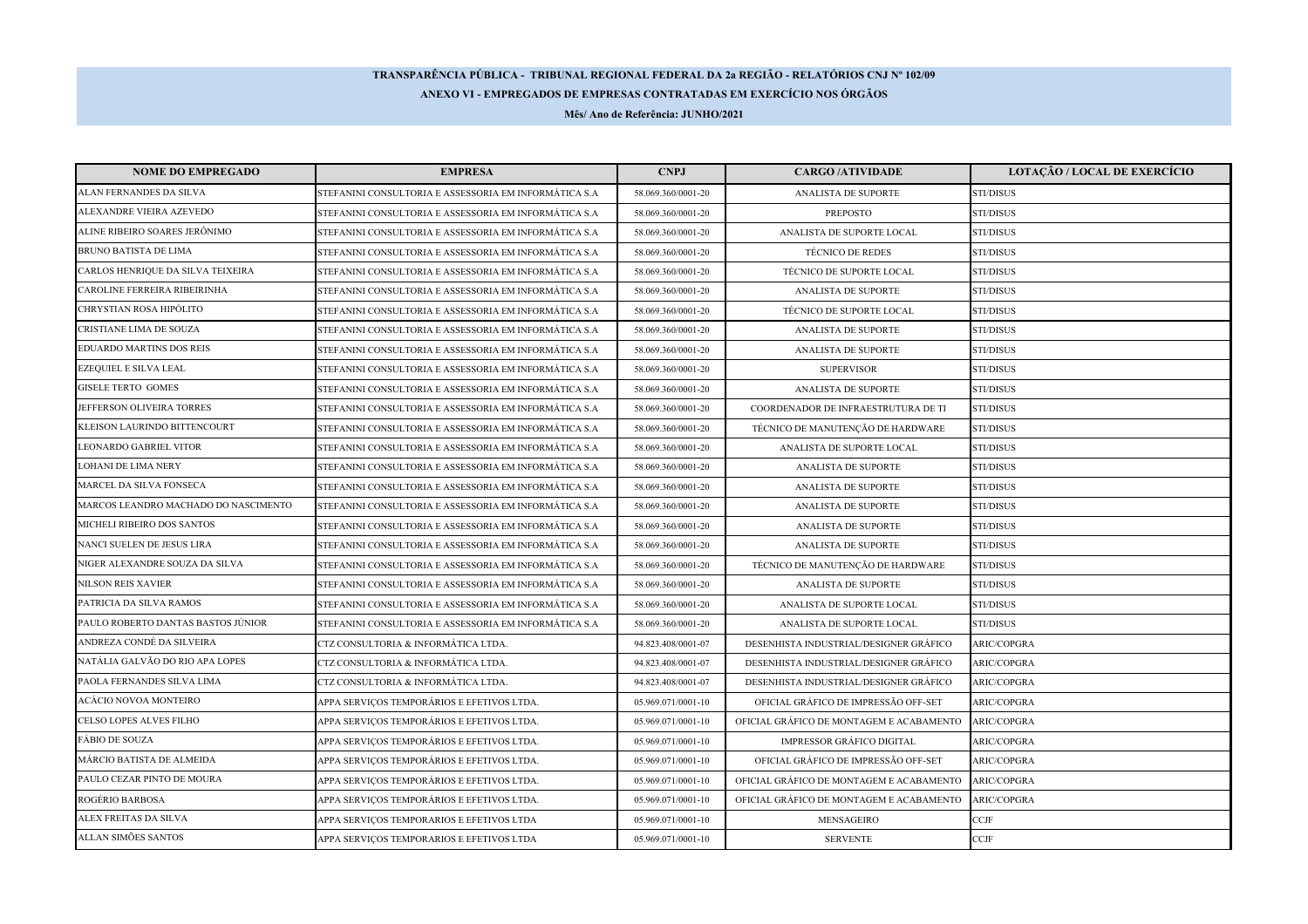| <b>NOME DO EMPREGADO</b>                | <b>EMPRESA</b>                            | <b>CNPJ</b>        | <b>CARGO /ATIVIDADE</b>  | <b>LOTAÇÃO / LOCAL DE EXERCÍCIO</b> |
|-----------------------------------------|-------------------------------------------|--------------------|--------------------------|-------------------------------------|
| AMANDA ANACLETO GAIÃO                   | APPA SERVIÇOS TEMPORARIOS E EFETIVOS LTDA | 05.969.071/0001-10 | <b>SERVENTE</b>          | CCJF                                |
| DANIELE LISBOA NICOLAU                  | APPA SERVICOS TEMPORARIOS E EFETIVOS LTDA | 05.969.071/0001-10 | <b>SERVENTE</b>          | CCJF                                |
| DAVIDSON DA FONSECA GOULART             | APPA SERVICOS TEMPORARIOS E EFETIVOS LTDA | 05.969.071/0001-10 | <b>SERVENTE</b>          | <b>CCJF</b>                         |
| DOUGLAS PRAXEDES DE ANDRADE             | APPA SERVIÇOS TEMPORARIOS E EFETIVOS LTDA | 05.969.071/0001-10 | <b>SERVENTE</b>          | CCJF                                |
| <b>GESILDA CORREIA DA SILVA</b>         | APPA SERVIÇOS TEMPORARIOS E EFETIVOS LTDA | 05.969.071/0001-10 | <b>SERVENTE</b>          | CCJF                                |
| HAMILTON PEREIRA DA SILVA               | APPA SERVICOS TEMPORARIOS E EFETIVOS LTDA | 05.969.071/0001-10 | GARÇOM                   | CCJF                                |
| JEFERSON DAVI DA SILVA SANTOS           | APPA SERVICOS TEMPORARIOS E EFETIVOS LTDA | 05.969.071/0001-10 | <b>SERVENTE</b>          | CCJF                                |
| JESSICA SANTOS DA SILVA BENTO           | APPA SERVIÇOS TEMPORARIOS E EFETIVOS LTDA | 05.969.071/0001-10 | <b>SERVENTE</b>          | CCJF                                |
| JOSELI ANTÔNIO                          | APPA SERVIÇOS TEMPORARIOS E EFETIVOS LTDA | 05.969.071/0001-10 | <b>SERVENTE</b>          | CCJF                                |
| KLEBER VIEIRA DE LACERDA                | APPA SERVIÇOS TEMPORARIOS E EFETIVOS LTDA | 05.969.071/0001-10 | <b>SERVENTE</b>          | CCJF                                |
| MARIA APARECIDA LAURENTINO              | APPA SERVICOS TEMPORARIOS E EFETIVOS LTDA | 05.969.071/0001-10 | <b>SERVENTE</b>          | CCJF                                |
| MARIA REGINA LAURENTINO                 | APPA SERVIÇOS TEMPORARIOS E EFETIVOS LTDA | 05.969.071/0001-10 | <b>SERVENTE</b>          | CCJF                                |
| RICARDO FONTES COSME                    | APPA SERVIÇOS TEMPORARIOS E EFETIVOS LTDA | 05.969.071/0001-10 | SERVENTE/LIDER DE TURMA  | CCJF                                |
| <b>SOLANGE ALVES DE FARIAS</b>          | APPA SERVICOS TEMPORARIOS E EFETIVOS LTDA | 05.969.071/0001-10 | <b>SERVENTE</b>          | CCJF                                |
| VANDERSON TEIXEIRA DE AZEVEDO           | APPA SERVICOS TEMPORARIOS E EFETIVOS LTDA | 05.969.071/0001-10 | <b>JARDINEIRO</b>        | CCJF                                |
| VANESSA SOARES DA SILVA                 | APPA SERVIÇOS TEMPORARIOS E EFETIVOS LTDA | 05.969.071/0001-10 | SERVENTE/LIDER DE TURMA  | CCJF                                |
| <b>WELYTON ANDRADE DOS SANTOS</b>       | APPA SERVIÇOS TEMPORARIOS E EFETIVOS LTDA | 05.969.071/0001-10 | <b>SERVENTE</b>          | CCJF                                |
| ELISABETE DA SILVA FASOLO               | LG ADMINISTRAÇÃO DE SERVIÇOS EIRELI-ME    | 05.427.994/0001-40 | <b>RECEPCIONISTA</b>     | <b>CCJF</b>                         |
| ALEXANDRO PEREIRA PICANÇO               | VIGFAT VIGILÂNCIA                         | 10.380.412/0001-58 | <b>VIGILANTE</b>         | CCJF                                |
| ANDRÉ LUIZ DE OLIVEIRA                  | VIGFAT VIGILÂNCIA                         | 10.380.412/0001-58 | <b>VIGILANTE</b>         | CCJF                                |
| <b>ANTONIO PEREIRA DE SOUZA</b>         | VIGFAT VIGILÂNCIA                         | 10.380.412/0001-58 | <b>VIGILANTE</b>         | CCJF                                |
| <b>AQUILES RODRIGUES MATTOS</b>         | VIGFAT VIGILÂNCIA                         | 10.380.412/0001-58 | <b>VIGILANTE</b>         | CCJF                                |
| ARIANE DO NASCIMENTO PIERINI            | VIGFAT VIGILÂNCIA                         | 10.380.412/0001-58 | <b>VIGILANTE</b>         | CCJF                                |
| CARLOS ALBERTO BARCELOS DE MELO         | VIGFAT VIGILÂNCIA                         | 10.380.412/0001-58 | <b>VIGILANTE</b>         | CCJF                                |
| CLAUDIANE DO NASCIMENTO MATTOSO         | VIGFAT VIGILÂNCIA                         | 10.380.412/0001-58 | <b>VIGILANTE</b>         | CCJF                                |
| CLAUDIO ROBERTO DOS SANTOS              | VIGFAT VIGILÂNCIA                         | 10.380.412/0001-58 | <b>VIGILANTE</b>         | CCJF                                |
| CRISTIANE AIRES MARTINS LEAL            | VIGFAT VIGILÂNCIA                         | 10.380.412/0001-58 | <b>VIGILANTE</b>         | CCJF                                |
| CRISTIANO DUARTE PEREIRA                | VIGFAT VIGILÂNCIA                         | 10.380.412/0001-58 | VIGILANTE/LÍDER DE TURMA | CCJF                                |
| DAYANE IRINEU VITORINO DE OLIVEIRA      | VIGFAT VIGILÂNCIA                         | 10.380.412/0001-58 | <b>VIGILANTE</b>         | CCJF                                |
| <b>EDSON ROBERTO DOS REIS</b>           | VIGFAT VIGILÂNCIA                         | 10.380.412/0001-58 | <b>VIGILANTE</b>         | CCJF                                |
| <b>EMANOEL DE LIMA COSTA</b>            | VIGFAT VIGILÂNCIA                         | 10.380.412/0001-58 | <b>VIGILANTE</b>         | CCJF                                |
| FABIANA DE ABREU REIS KOUREICHE RIBEIRO | VIGFAT VIGILÂNCIA                         | 10.380.412/0001-58 | <b>VIGILANTE</b>         | CCJF                                |
| FERNANDO MARTINS JOSINO                 | VIGFAT VIGILÂNCIA                         | 10.380.412/0001-58 | <b>VIGILANTE</b>         | CCJF                                |
| FLÁVIO RIBEIRO DA SILVA                 | VIGFAT VIGILÂNCIA                         | 10.380.412/0001-58 | VIGILANTE/LIDER DE TURMA | CCJF                                |
| <b>GEOVANE CIRILO DA SILVA</b>          | VIGFAT VIGILÂNCIA                         | 10.380.412/0001-58 | VIGILANTE/ENCARREGADO    | CCJF                                |
| HIGOR MARTINS DA SILVA SACRAMENTO       | VIGFAT VIGILÂNCIA                         | 10.380.412/0001-58 | <b>VIGILANTE</b>         | CCJF                                |
| HILDO INÁCIO DA SILVA                   | VIGFAT VIGILÂNCIA                         | 10.380.412/0001-58 | <b>VIGILANTE</b>         | CCJF                                |
| JUAREZ FRANCISCO DA SILVA               | VIGFAT VIGILÂNCIA                         | 10.380.412/0001-58 | <b>VIGILANTE</b>         | CCJF                                |
| MARCELO IVO SILVA DA COSTA              | VIGFAT VIGILÂNCIA                         | 10.380.412/0001-58 | <b>VIGILANTE</b>         | CCJF                                |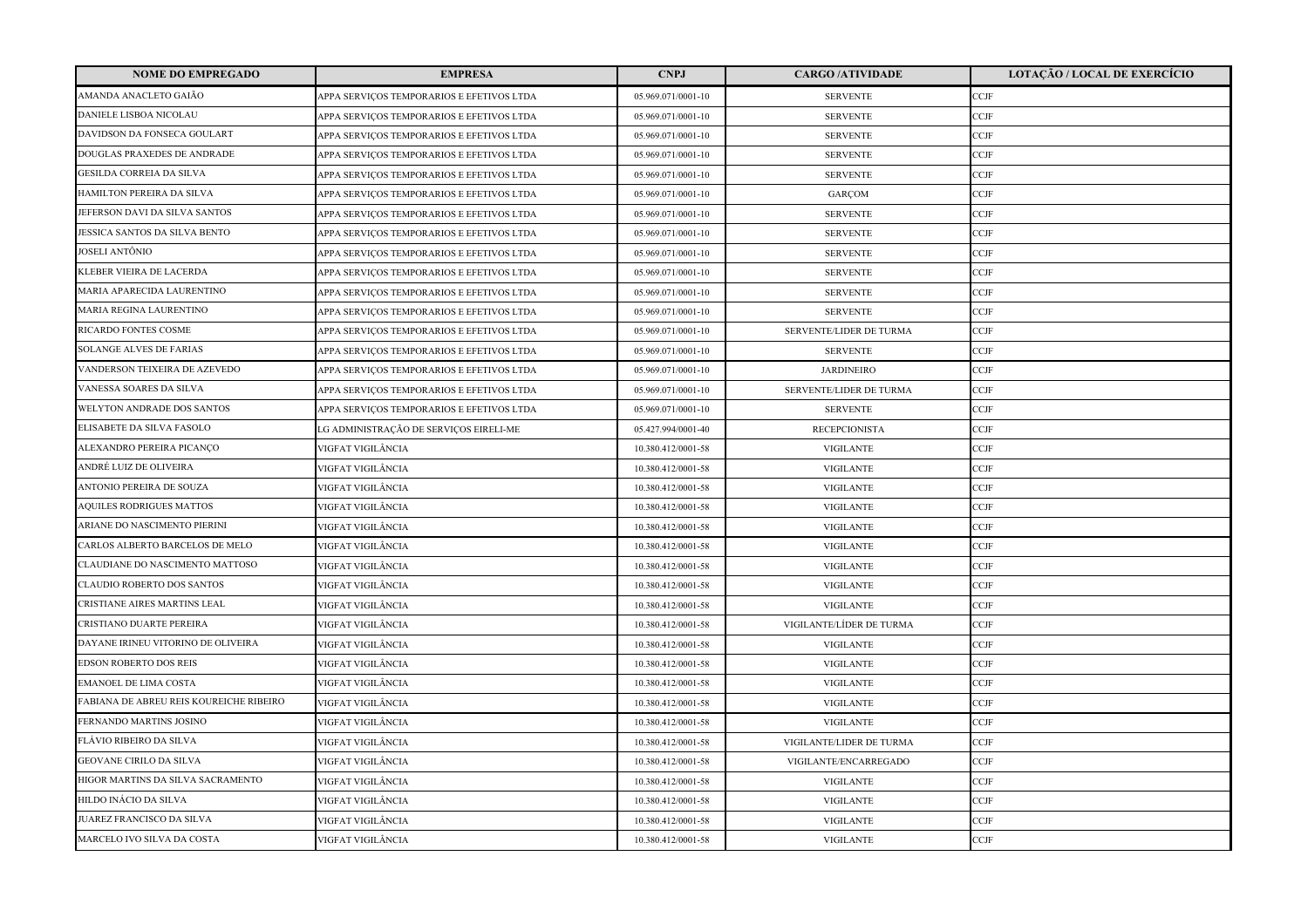| <b>NOME DO EMPREGADO</b>            | <b>EMPRESA</b>                    | <b>CNPJ</b>        | <b>CARGO/ATIVIDADE</b>             | <b>LOTAÇÃO / LOCAL DE EXERCÍCIO</b> |
|-------------------------------------|-----------------------------------|--------------------|------------------------------------|-------------------------------------|
| MARCOS INÁCIO SANTOS DA SILVA       | VIGFAT VIGILÂNCIA                 | 10.380.412/0001-58 | VIGILANTE/LÍDER DE TURMA           | CCJF                                |
| NELSON LOPES DA SILVA JUNIOR        | VIGFAT VIGILÂNCIA                 | 10.380.412/0001-58 | <b>VIGILANTE</b>                   | CCJF                                |
| ODILON CHARLES SANTOS VIVAS         | VIGFAT VIGILÂNCIA                 | 10.380.412/0001-58 | <b>VIGILANTE</b>                   | <b>CCJF</b>                         |
| PAULO CESAR CUSTÓDIO DO NASCIMENTO  | VIGFAT VIGILÂNCIA                 | 10.380.412/0001-58 | <b>VIGILANTE</b>                   | CCJF                                |
| RENÉ LUIZ DE OLIVEIRA               | VIGFAT VIGILÂNCIA                 | 10.380.412/0001-58 | <b>VIGILANTE</b>                   | CCJF                                |
| RICARDO PAULIRA SOUSA               | VIGFAT VIGILÂNCIA                 | 10.380.412/0001-58 | VIGILANTE/LÍDER DE TURMA           | CCJF                                |
| SÉRGIO BORGES SÁ FREIRE             | VIGFAT VIGILÂNCIA                 | 10.380.412/0001-58 | <b>VIGILANTE</b>                   | CCJF                                |
| SIDNEI MARQUES DOS SANTOS           | VIGFAT VIGILÂNCIA                 | 10.380.412/0001-58 | <b>VIGILANTE</b>                   | CCJF                                |
| VANESSA RAMOS SILVA DE ARAUJO       | VIGFAT VIGILÂNCIA                 | 10.380.412/0001-58 | <b>VIGILANTE</b>                   | CCJF                                |
| VINÍCIO ANTONIO DE OLIVEIRA SILVA   | VIGFAT VIGILÂNCIA                 | 10.380.412/0001-58 | <b>VIGILANTE</b>                   | CCJF                                |
| ALEXSANDRO SOARES NOGUEIRA          | SERMACOL COMÉRCIO E SERVIÇOS LTDA | 29.912.565/0001-27 | <b>BOMBEIRO PROFISSIONAL CIVIL</b> | CCJF                                |
| CLAUDIO GOES DOS SANTOS FRANÇA      | SERMACOL COMÉRCIO E SERVIÇOS LTDA | 29.912.565/0001-27 | BOMBEIRO PROFISSIONAL CIVIL        | CCJF                                |
| EVERALDO MORAIS DA SILVA            | SERMACOL COMÉRCIO E SERVICOS LTDA | 29.912.565/0001-27 | <b>BOMBEIRO PROFISSIONAL CIVIL</b> | CCJF                                |
| ADRIANO DA SILVA FERREIRA           | SERMACOL COMÉRCIO E SERVIÇOS LTDA | 29.912.565/0001-27 | BOMBEIRO PROFISSIONAL CIVIL        | CCJF                                |
| <b>GUTEMBERG GOMES SUAREZ</b>       | SERMACOL COMÉRCIO E SERVIÇOS LTDA | 29.912.565/0001-27 | BOMBEIRO PROFISSIONAL CIVIL        | CCJF                                |
| CRISTIANE DA SILVA PINTO NAZARETH   | SERMACOL COMÉRCIO E SERVIÇOS LTDA | 29.912.565/0001-27 | BOMBEIRO PROFISSIONAL CIVIL        | CCJF                                |
| MARA CRISTINA CORREA DA SILVA       | SERMACOL COMÉRCIO E SERVIÇOS LTDA | 29.912.565/0001-27 | <b>BOMBEIRO PROFISSIONAL CIVIL</b> | CCJF                                |
| MARCOS TENÓRIO CAVALCANTE           | SERMACOL COMÉRCIO E SERVIÇOS LTDA | 29.912.565/0001-27 | <b>BOMBEIRO PROFISSIONAL CIVIL</b> | CCJF                                |
| SAMUEL MONTEL STABILLE              | SERMACOL COMÉRCIO E SERVIÇOS LTDA | 29.912.565/0001-27 | BOMBEIRO PROFISSIONAL CIVIL        | CCJF                                |
| THIAGO DA SILVA LESSA               | SERMACOL COMÉRCIO E SERVIÇOS LTDA | 29.912.565/0001-27 | BOMBEIRO PROFISSIONAL CIVIL        | CCJF                                |
| UBIRACY MATTOS DA SILVA             | SERMACOL COMÉRCIO E SERVICOS LTDA | 29.912.565/0001-27 | <b>BOMBEIRO PROFISSIONAL CIVIL</b> | CCJF                                |
| VAGNER ALEXANDRE ALMEIDA DA SILVA   | SERMACOL COMÉRCIO E SERVIÇOS LTDA | 29.912.565/0001-27 | BOMBEIRO PROFISSIONAL CIVIL        | CCJF                                |
| ADAILTON SANTANA PIRES DE FREITAS   | TEKNO SISTEMAS DE ENGENHARIA LTDA | 01.017.610/0001-60 | AUXILIAR DE REFRIGERAÇÃO           | CCJF                                |
| ALESSANDRO DE SÁ                    | TEKNO SISTEMAS DE ENGENHARIA LTDA | 01.017.610/0001-60 | MECÂNICO DE REFRIGERAÇÃO           | CCJF                                |
| <b>GABRIEL DA SILVA MACHADO</b>     | TEKNO SISTEMAS DE ENGENHARIA LTDA | 01.017.610/0001-60 | ELETROTÉCNICO                      | CCJF                                |
| LEANDERSON ROSA DA CONCEIÇÃO        | TEKNO SISTEMAS DE ENGENHARIA LTDA | 01.017.610/0001-60 | MECÂNICO DE REFRIGERAÇÃO           | <b>CCJF</b>                         |
| RAFAEL ROQUE DE SÁ SILVA            | TEKNO SISTEMAS DE ENGENHARIA LTDA | 01.017.610/0001-60 | AUXILIAR DE REFRIGERAÇÃO           | CCJF                                |
| LAURA BORBA SILVA DA COSTA LAUREANO | SERMACOL COMÉRCIO E SERVICOS LTDA | 29.912.565/0001-27 | <b>BOMBEIRO CIVIL DIURNO</b>       | TRF DA 2ª REGIÃO / RUA ACRE         |
| INGRID DA SILVA CRISOSTOMO          | SERMACOL COMÉRCIO E SERVIÇOS LTDA | 29.912.565/0001-27 | <b>BOMBEIRO CIVIL DIURNO</b>       | TRF DA 2ª REGIÃO / RUA ACRE         |
| RODRIGO DA GLÓRIA AZEVEDO           | SERMACOL COMÉRCIO E SERVIÇOS LTDA | 29.912.565/0001-27 | <b>BOMBEIRO CIVIL DIURNO</b>       | TRF DA 2ª REGIÃO / RUA ACRE         |
| FERNANDO OLIVEIRA MATO              | SERMACOL COMÉRCIO E SERVIÇOS LTDA | 29.912.565/0001-27 | <b>BOMBEIRO CIVIL DIURNO</b>       | TRF DA 2ª REGIÃO / RUA ACRE         |
| MARCIO CARVALHO BISPO               | SERMACOL COMÉRCIO E SERVIÇOS LTDA | 29.912.565/0001-27 | <b>BOMBEIRO CIVIL DIURNO</b>       | TRF DA 2ª REGIÃO / RUA ACRE         |
| IGOR FARIAS DA SILVA                | SERMACOL COMÉRCIO E SERVIÇOS LTDA | 29.912.565/0001-27 | <b>BOMBEIRO CIVIL DIURNO</b>       | TRF DA 2ª REGIÃO / RUA ACRE         |
| EDMILSON JOSÉ DA SILVA              | SERMACOL COMÉRCIO E SERVIÇOS LTDA | 29.912.565/0001-27 | <b>BOMBEIRO CIVIL DIURNO</b>       | TRF DA 2ª REGIÃO / RUA ACRE         |
| ROMÉRIO AIRES DOS SANTOS            | SERMACOL COMÉRCIO E SERVIÇOS LTDA | 29.912.565/0001-27 | <b>BOMBEIRO CIVIL DIURNO</b>       | TRF DA 2ª REGIÃO / RUA ACRE         |
| SEBASTIÃO SERRA                     | SERMACOL COMÉRCIO E SERVIÇOS LTDA | 29.912.565/0001-27 | <b>BOMBEIRO CIVIL NOTURNO</b>      | TRF DA 2ª REGIÃO / RUA ACRE         |
| RIVALDO DA SILVA VEIGA              | SERMACOL COMÉRCIO E SERVIÇOS LTDA | 29.912.565/0001-27 | <b>BOMBEIRO CIVIL NOTURNO</b>      | TRF DA 2ª REGIÃO / RUA ACRE         |
| LEANDRO ANTÔNIO DE OLIVEIRA         | SERMACOL COMÉRCIO E SERVIÇOS LTDA | 29.912.565/0001-27 | BOMBEIRO CIVIL NOTURNO             | TRF DA 2ª REGIÃO / RUA ACRE         |
| JOSÉ CLÁUDIO DA SILVA               | SERMACOL COMÉRCIO E SERVICOS LTDA | 29.912.565/0001-27 | <b>BOMBEIRO CIVIL NOTURNO</b>      | TRF DA 2ª REGIÃO / RUA ACRE         |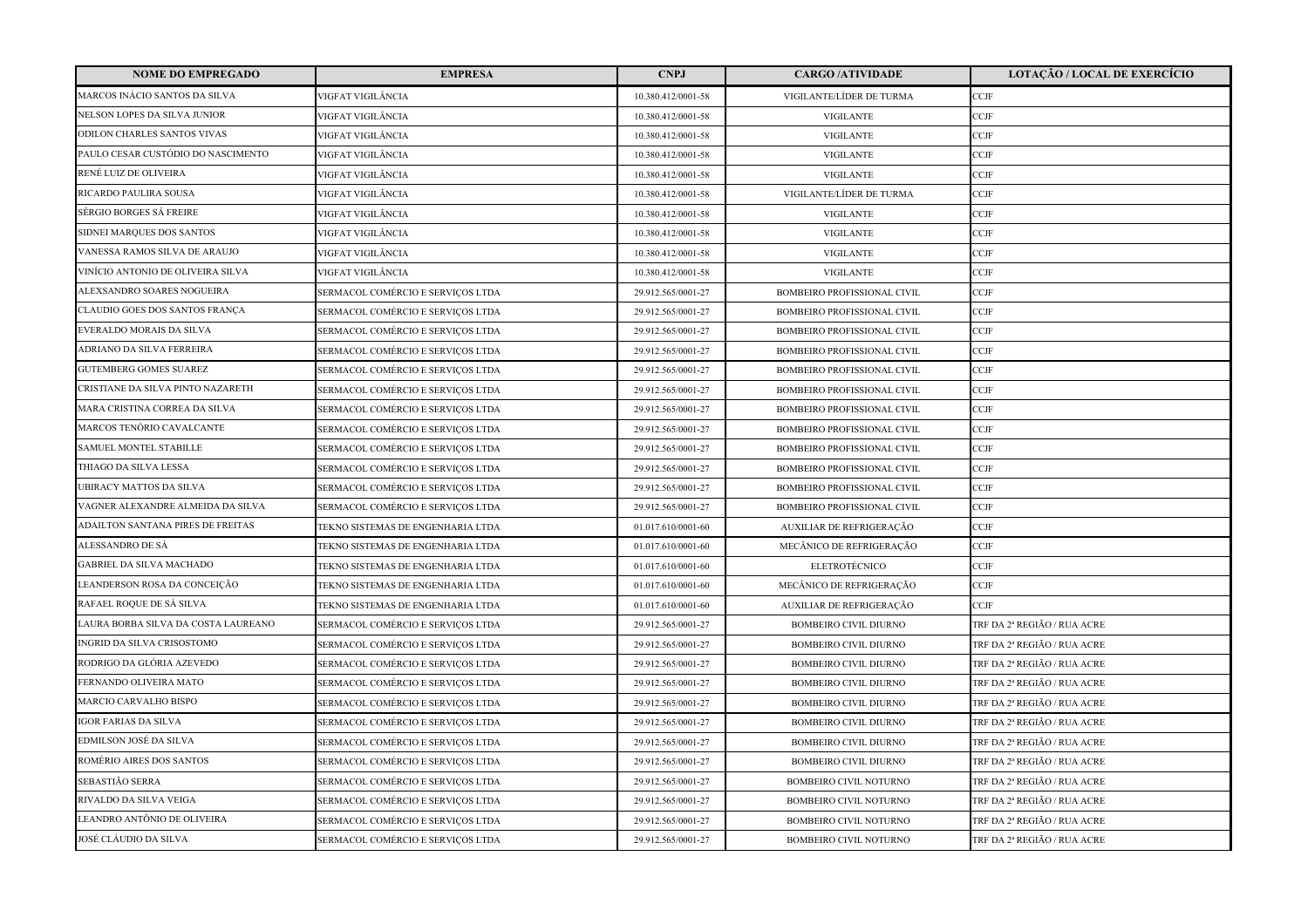| <b>NOME DO EMPREGADO</b>            | <b>EMPRESA</b>                     | <b>CNPJ</b>        | <b>CARGO /ATIVIDADE</b>          | <b>LOTAÇÃO / LOCAL DE EXERCÍCIO</b> |
|-------------------------------------|------------------------------------|--------------------|----------------------------------|-------------------------------------|
| ESTEVAN FERREIRA DA CONCEIÇÃO       | SERMACOL COMÉRCIO E SERVIÇOS LTDA  | 29.912.565/0001-27 | <b>BOMBEIRO CIVIL NOTURNO</b>    | TRF DA 2ª REGIÃO / RUA ACRE         |
| MARCELO DOS SANTOS NUNES            | SERMACOL COMÉRCIO E SERVIÇOS LTDA  | 29.912.565/0001-27 | <b>BOMBEIRO CIVIL NOTURNO</b>    | TRF DA 2ª REGIÃO / RUA ACRE         |
| NIEL SANTOS PINTO                   | SERMACOL COMÉRCIO E SERVIÇOS LTDA  | 29.912.565/0001-27 | <b>BOMBEIRO CIVIL NOTURNO</b>    | TRF DA 2ª REGIÃO / RUA ACRE         |
| MARCOS JORGE SANTOS DE OLIVEIRA     | SERMACOL COMÉRCIO E SERVIÇOS LTDA  | 29.912.565/0001-27 | BOMBEIRO CIVIL NOTURNO           | TRF DA 2ª REGIÃO / RUA ACRE         |
| TATIANE JUSTINO DOS SANTOS          | SERMACOL COMÉRCIO E SERVIÇOS LTDA  | 29.912.565/0001-27 | BOMBEIRO CIVIL FOLGUISTA DIURNO  | TRF DA 2ª REGIÃO / RUA ACRE         |
| <b>SUZI ALVES DE MENEZES</b>        | SERMACOL COMÉRCIO E SERVICOS LTDA  | 29.912.565/0001-27 | BOMBEIRO CIVIL FOLGUISTA DIURNO  | TRF DA 2ª REGIÃO / RUA ACRE         |
| ROBSON DE PAULA BENVINDO            | SERMACOL COMÉRCIO E SERVICOS LTDA  | 29.912.565/0001-27 | BOMBEIRO CIVIL FOLGUISTA DIURNO  | TRF DA 2ª REGIÃO / RUA ACRE         |
| VICTOR TEIXEIRA SILVA BRAGA         | SERMACOL COMÉRCIO E SERVIÇOS LTDA  | 29.912.565/0001-27 | BOMBEIRO CIVIL FOLGUISTA DIURNO  | TRF DA 2ª REGIÃO / RUA ACRE         |
| DANIEL CORRÊA AGUIAR                | SERMACOL COMÉRCIO E SERVIÇOS LTDA  | 29.912.565/0001-27 | BOMBEIRO CIVIL FOLGUISTA NOTURNO | TRF DA 2ª REGIÃO / RUA ACRE         |
| IVAN DA SILVA JÚNIOR                | SERMACOL COMÉRCIO E SERVIÇOS LTDA  | 29.912.565/0001-27 | BOMBEIRO CIVIL FOLGUISTA NOTURNO | TRF DA 2ª REGIÃO / RUA ACRE         |
| RENAN SANTOS DA SILVA               | SERMACOL COMÉRCIO E SERVICOS LTDA  | 29.912.565/0001-27 | BOMBEIRO CIVIL FOLGUISTA NOTURNO | TRF DA 2ª REGIÃO / RUA ACRE         |
| <b>WILSON MEIRA SANTOS</b>          | SERMACOL COMÉRCIO E SERVIÇOS LTDA  | 29.912.565/0001-27 | BOMBEIRO CIVIL FOLGUISTA NOTURNO | TRF DA 2ª REGIÃO / RUA ACRE         |
| <b>AILTON DA SILVA FREIRE</b>       | VIGFAT VIGILÂNCIA PATRIMONIAL LTDA | 10.380.412/0001-58 | <b>VIGILANTE</b>                 | PRÉDIO VISCONDE DE INHAUMA          |
| ALEXANDRE AGUIAR CARDOSO            | VIGFAT VIGILÂNCIA PATRIMONIAL LTDA | 10.380.412/0001-58 | <b>VIGILANTE</b>                 | TRF DA 2ª REGIÃO / RUA ACRE         |
| ALESSANDRO LELIS SOARES             | VIGFAT VIGILÂNCIA PATRIMONIAL LTDA | 10.380.412/0001-58 | <b>VIGILANTE</b>                 | PRÉDIO VISCONDE DE INHAUMA          |
| RICARDO DE ANDRADE DOS SANTOS       | VIGFAT VIGILÂNCIA PATRIMONIAL LTDA | 10.380.412/0001-58 | <b>VIGILANTE</b>                 | TRF DA 2ª REGIÃO / RUA ACRE         |
| <b>CARLOS ANTONIO GOMES BARBOSA</b> | VIGFAT VIGILÂNCIA PATRIMONIAL LTDA | 10.380.412/0001-58 | <b>VIGILANTE</b>                 | TRF DA 2ª REGIÃO / RUA ACRE         |
| CARLOS EDUARDO LOPES DAS NEVES      | VIGFAT VIGILÂNCIA PATRIMONIAL LTDA | 10.380.412/0001-58 | <b>VIGILANTE</b>                 | PRÉDIO VISCONDE DE INHAUMA          |
| <b>GENILSON NOVAES DA SILVA</b>     | VIGFAT VIGILÂNCIA PATRIMONIAL LTDA | 10.380.412/0001-58 | <b>VIGILANTE</b>                 | TRF DA 2ª REGIÃO / RUA ACRE         |
| JAIR DAMASCENO FRANÇA               | VIGFAT VIGILÂNCIA PATRIMONIAL LTDA | 10.380.412/0001-58 | <b>VIGILANTE</b>                 | TRF DA 2ª REGIÃO / RUA ACRE         |
| <b>JEAN FERREIRA ANTUNES</b>        | VIGFAT VIGILÂNCIA PATRIMONIAL LTDA | 10.380.412/0001-58 | <b>VIGILANTE</b>                 | TRF DA 2ª REGIÃO / RUA ACRE         |
| JOSE EDNILTON SANTOS DA SILVA       | VIGFAT VIGILÂNCIA PATRIMONIAL LTDA | 10.380.412/0001-58 | <b>VIGILANTE</b>                 | TRF DA 2ª REGIÃO / RUA ACRE         |
| JOSE HENRIQUE DE SOUZA JOAQUIM      | VIGFAT VIGILÂNCIA PATRIMONIAL LTDA | 10.380.412/0001-58 | <b>VIGILANTE</b>                 | TRF DA 2ª REGIÃO / RUA ACRE         |
| <b>MAICON RIBEIRO DE SOUZA</b>      | VIGFAT VIGILÂNCIA PATRIMONIAL LTDA | 10.380.412/0001-58 | <b>VIGILANTE</b>                 | TRF DA 2ª REGIÃO / RUA ACRE         |
| MARCOS ANTONIO DA SILVA OLIVEIRA    | VIGFAT VIGILÂNCIA PATRIMONIAL LTDA | 10.380.412/0001-58 | <b>VIGILANTE</b>                 | PRÉDIO VISCONDE DE INHAUMA          |
| MAURICIO DE OLIVEIRA SANTOS         | VIGFAT VIGILÂNCIA PATRIMONIAL LTDA | 10.380.412/0001-58 | <b>VIGILANTE</b>                 | TRF DA 2ª REGIÃO / RUA ACRE         |
| RAIMUNDO ARNALDO DO NASCIMENTO MELO | VIGFAT VIGILÂNCIA PATRIMONIAL LTDA | 10.380.412/0001-58 | <b>VIGILANTE</b>                 | TRF DA 2ª REGIÃO / RUA ACRE         |
| RICARDO TADEU ALMEIDA DE SOUZA      | VIGFAT VIGILÂNCIA PATRIMONIAL LTDA | 10.380.412/0001-58 | <b>VIGILANTE</b>                 | TRF DA 2ª REGIÃO / RUA ACRE         |
| SILVIO RODRIGUES LAURINDO           | VIGFAT VIGILÂNCIA PATRIMONIAL LTDA | 10.380.412/0001-58 | <b>VIGILANTE</b>                 | TRF DA 2ª REGIÃO / RUA ACRE         |
| VALMIR ARAUJO DE SÁ JUNIOR          | VIGFAT VIGILÂNCIA PATRIMONIAL LTDA | 10.380.412/0001-58 | <b>VIGILANTE</b>                 | TRF DA 2ª REGIÃO / RUA ACRE         |
| WALLACE SARDINHA LIMA               | VIGFAT VIGILÂNCIA PATRIMONIAL LTDA | 10.380.412/0001-58 | <b>VIGILANTE</b>                 | TRF DA 2ª REGIÃO / RUA ACRE         |
| WESLEN GONÇALVES DA SILVA           | VIGFAT VIGILÂNCIA PATRIMONIAL LTDA | 10.380.412/0001-58 | <b>VIGILANTE</b>                 | TRF DA 2ª REGIÃO / RUA ACRE         |
| ALAN PEREIRA DA SILVA               | VIGFAT VIGILÂNCIA PATRIMONIAL LTDA | 10.380.412/0001-58 | VIGILANTE/CHEFE DE TURMA         | TRF DA 2ª REGIÃO / RUA ACRE         |
| <b>GEORGE SMITH DE ANDRADE</b>      | VIGFAT VIGILÂNCIA PATRIMONIAL LTDA | 10.380.412/0001-58 | VIGILANTE/CHEFE DE TURMA         | TRF DA 2ª REGIÃO / RUA ACRE         |
| MICHEL LUIZ DE SOUZA                | VIGFAT VIGILÂNCIA PATRIMONIAL LTDA | 10.380.412/0001-58 | VIGILANTE/CHEFE DE TURMA         | TRF DA 2ª REGIÃO / RUA ACRE         |
| VICTOR EXPEDITO NASCIMENTO          | VIGFAT VIGILÂNCIA PATRIMONIAL LTDA | 10.380.412/0001-58 | VIGILANTE/CHEFE DE TURMA         | TRF DA 2ª REGIÃO / RUA ACRE         |
| ALEX JOSE SANTOS DA COSTA           | VIGFAT VIGILÂNCIA PATRIMONIAL LTDA | 10.380.412/0001-58 | <b>VIGILANTE</b>                 | PRÉDIO VISCONDE DE INHAUMA          |
| ALEX SILVA DOS SANTOS               | VIGFAT VIGILÂNCIA PATRIMONIAL LTDA | 10.380.412/0001-58 | <b>VIGILANTE</b>                 | PRÉDIO VISCONDE DE INHAUMA          |
| <b>ANDRE GOMES DE DEUS</b>          | VIGFAT VIGILÂNCIA PATRIMONIAL LTDA | 10.380.412/0001-58 | <b>VIGILANTE</b>                 | PRÉDIO VISCONDE DE INHAUMA          |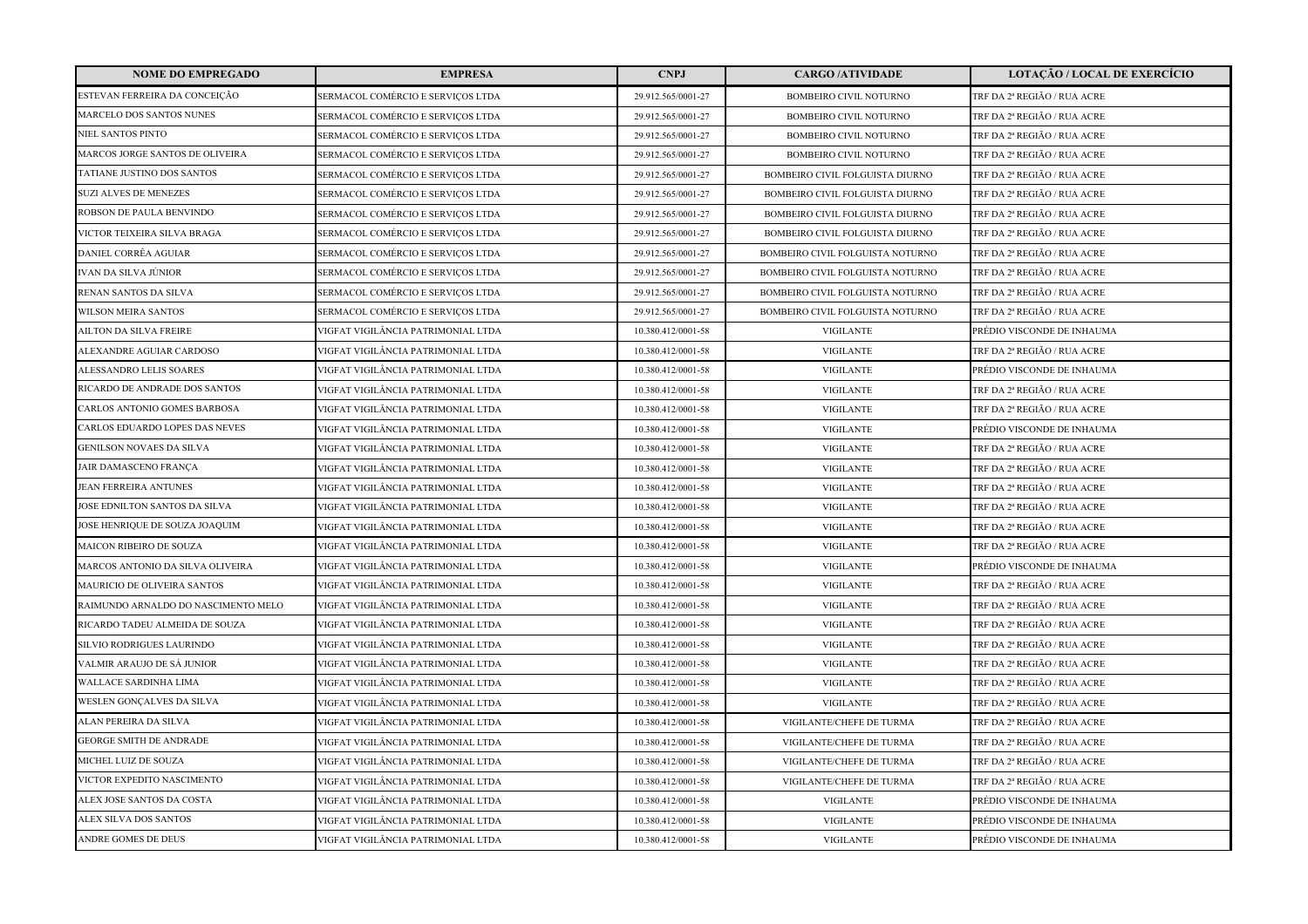| <b>NOME DO EMPREGADO</b>                 | <b>EMPRESA</b>                       | <b>CNPJ</b>        | <b>CARGO/ATIVIDADE</b>   | LOTAÇÃO / LOCAL DE EXERCÍCIO |
|------------------------------------------|--------------------------------------|--------------------|--------------------------|------------------------------|
| GUILHERME DE FRANÇA DA SILVEIRA DOMINGOS | VIGFAT VIGILÂNCIA PATRIMONIAL LTDA   | 10.380.412/0001-58 | <b>VIGILANTE</b>         | PRÉDIO VISCONDE DE INHAUMA   |
| CRISTIANO FERREIRA DA SILVA              | VIGFAT VIGILÂNCIA PATRIMONIAL LTDA   | 10.380.412/0001-58 | <b>VIGILANTE</b>         | TRF DA 2ª REGIÃO / RUA ACRE  |
| CRISITANO MELO CORDEIRO                  | VIGFAT VIGILÂNCIA PATRIMONIAL LTDA   | 10.380.412/0001-58 | <b>VIGILANTE</b>         | TRF DA 2ª REGIÃO / RUA ACRE  |
| <b>ENEILSON PINTO CRUZ</b>               | VIGFAT VIGILÂNCIA PATRIMONIAL LTDA   | 10.380.412/0001-58 | <b>VIGILANTE</b>         | TRF DA 2ª REGIÃO / RUA ACRE  |
| JOÃO BATISTA FERNANDES ROSA              | VIGFAT VIGILÂNCIA PATRIMONIAL LTDA   | 10.380.412/0001-58 | <b>VIGILANTE</b>         | TRF DA 2ª REGIÃO / RUA ACRE  |
| JORGE LUIZ EVARISTO DA SILVA             | VIGFAT VIGILÂNCIA PATRIMONIAL LTDA   | 10.380.412/0001-58 | <b>VIGILANTE</b>         | TRF DA 2ª REGIÃO / RUA ACRE  |
| MARCELO DE LIMA RODRIGUES                | VIGFAT VIGILÂNCIA PATRIMONIAL LTDA   | 10.380.412/0001-58 | <b>VIGILANTE</b>         | TRF DA 2ª REGIÃO / RUA ACRE  |
| MARCOS ANTONIO NUNES DOS SANTOS          | VIGFAT VIGILÂNCIA PATRIMONIAL LTDA   | 10.380.412/0001-58 | <b>VIGILANTE</b>         | TRF DA 2ª REGIÃO / RUA ACRE  |
| RODRIGO CARVALHO COSTA                   | VIGFAT VIGILÂNCIA PATRIMONIAL LTDA   | 10.380.412/0001-58 | <b>VIGILANTE</b>         | TRF DA 2ª REGIÃO / RUA ACRE  |
| RUBENS AUGUSTO RODRIGUES GONZAGA         | VIGFAT VIGILÂNCIA PATRIMONIAL LTDA   | 10.380.412/0001-58 | <b>VIGILANTE</b>         | TRF DA 2ª REGIÃO / RUA ACRE  |
| VINICIUS LUCAS DE CASTRO                 | VIGFAT VIGILÂNCIA PATRIMONIAL LTDA   | 10.380.412/0001-58 | <b>VIGILANTE</b>         | TRF DA 2ª REGIÃO / RUA ACRE  |
| FABIO PELUZIO ARAGÃO                     | VIGFAT VIGILÂNCIA PATRIMONIAL LTDA   | 10.380.412/0001-58 | VIGILANTE/CHEFE DE TURMA | TRF DA 2ª REGIÃO / RUA ACRE  |
| ALEXANDRE NOGUEIRA                       | VIGFAT VIGILÂNCIA PATRIMONIAL LTDA   | 10.380.412/0001-58 | <b>VIGILANTE</b>         | TRF DA 2ª REGIÃO / RUA ACRE  |
| AMANDA EUGÊNIO DA CONCEIÇÃO CAETANO      | VIGFAT VIGILÂNCIA PATRIMONIAL LTDA   | 10.380.412/0001-58 | <b>VIGILANTE</b>         | TRF DA 2ª REGIÃO / RUA ACRE  |
| ANDRE DOS SANTOS CONCEIÇÃO               | VIGFAT VIGILÂNCIA PATRIMONIAL LTDA   | 10.380.412/0001-58 | <b>VIGILANTE</b>         | TRF DA 2ª REGIÃO / RUA ACRE  |
| BRUNO VIEIRA DOS SANTOS                  | VIGFAT VIGILÂNCIA PATRIMONIAL LTDA   | 10.380.412/0001-58 | <b>VIGILANTE</b>         | TRF DA 2ª REGIÃO / RUA ACRE  |
| <b>EMERSON DE MELLO FONTES</b>           | VIGFAT VIGILÂNCIA PATRIMONIAL LTDA   | 10.380.412/0001-58 | <b>VIGILANTE</b>         | TRF DA 2ª REGIÃO / RUA ACRE  |
| FABIANO RODRIGUES DOS SANTOS             | VIGFAT VIGILÂNCIA PATRIMONIAL LTDA   | 10.380.412/0001-58 | <b>VIGILANTE</b>         | TRF DA 2ª REGIÃO / RUA ACRE  |
| <b>GERFESSON DE OLIVEIRA</b>             | VIGFAT VIGILÂNCIA PATRIMONIAL LTDA   | 10.380.412/0001-58 | <b>VIGILANTE</b>         | TRF DA 2ª REGIÃO / RUA ACRE  |
| JESUE FERNANDES DA SILVA FILHO           | VIGFAT VIGILÂNCIA PATRIMONIAL LTDA   | 10.380.412/0001-58 | <b>VIGILANTE</b>         | TRF DA 2ª REGIÃO / RUA ACRE  |
| <b>JONAS GOMES RIBEIRO</b>               | VIGFAT VIGILÂNCIA PATRIMONIAL LTDA   | 10.380.412/0001-58 | <b>VIGILANTE</b>         | TRF DA 2ª REGIÃO / RUA ACRE  |
| LUAN JEFFERSON ALMEIDA NASCIMENTO        | VIGFAT VIGILÂNCIA PATRIMONIAL LTDA   | 10.380.412/0001-58 | <b>VIGILANTE</b>         | TRF DA 2ª REGIÃO / RUA ACRE  |
| MARCIA GUIMARÃES DE OLIVEIRA SOARES      | VIGFAT VIGILÂNCIA PATRIMONIAL LTDA   | 10.380.412/0001-58 | <b>VIGILANTE</b>         | TRF DA 2ª REGIÃO / RUA ACRE  |
| <b>MARCIO BATISTA ACACIO</b>             | VIGFAT VIGILÂNCIA PATRIMONIAL LTDA   | 10.380.412/0001-58 | <b>VIGILANTE</b>         | TRF DA 2ª REGIÃO / RUA ACRE  |
| RAFAEL DOUGLAS ALVES DOS SANTOS SILVA    | VIGFAT VIGILÂNCIA PATRIMONIAL LTDA   | 10.380.412/0001-58 | <b>VIGILANTE</b>         | TRF DA 2ª REGIÃO / RUA ACRE  |
| RAFAEL RAMOS LINO                        | VIGFAT VIGILÂNCIA PATRIMONIAL LTDA   | 10.380.412/0001-58 | <b>VIGILANTE</b>         | TRF DA 2ª REGIÃO / RUA ACRE  |
| SANDRO CHARRET PEREIRA                   | VIGFAT VIGILÂNCIA PATRIMONIAL LTDA   | 10.380.412/0001-58 | <b>VIGILANTE</b>         | TRF DA 2ª REGIÃO / RUA ACRE  |
| SONIA DA SILVA IZIDORO                   | VIGFAT VIGILÂNCIA PATRIMONIAL LTDA   | 10.380.412/0001-58 | <b>VIGILANTE</b>         | TRF DA 2ª REGIÃO / RUA ACRE  |
| <b>STENIO SABBATINI</b>                  | VIGFAT VIGILÂNCIA PATRIMONIAL LTDA   | 10.380.412/0001-58 | <b>VIGILANTE</b>         | TRF DA 2ª REGIÃO / RUA ACRE  |
| TARSO CARVALHO LARANJEIRA                | VIGFAT VIGILÂNCIA PATRIMONIAL LTDA   | 10.380.412/0001-58 | <b>VIGILANTE</b>         | TRF DA 2ª REGIÃO / RUA ACRE  |
| VALDIMAR DA COSTA SOARES                 | VIGFAT VIGILÂNCIA PATRIMONIAL LTDA   | 10.380.412/0001-58 | <b>VIGILANTE</b>         | TRF DA 2ª REGIÃO / RUA ACRE  |
| <b>VERUSCA PEREIRA SOARES</b>            | VIGFAT VIGILÂNCIA PATRIMONIAL LTDA   | 10.380.412/0001-58 | <b>VIGILANTE</b>         | TRF DA 2ª REGIÃO / RUA ACRE  |
| <b>VINICIUS DUARTE CAMPOS</b>            | VIGFAT VIGILÂNCIA PATRIMONIAL LTDA   | 10.380.412/0001-58 | <b>VIGILANTE</b>         | TRF DA 2ª REGIÃO / RUA ACRE  |
| WILLIAM DE OLIVEIRA                      | VIGFAT VIGILÂNCIA PATRIMONIAL LTDA   | 10.380.412/0001-58 | <b>VIGILANTE</b>         | TRF DA 2ª REGIÃO / RUA ACRE  |
| POLLYANA SALVADOR MENDES                 | LG ADMINISTRADORA DE SERVIÇOS EIRELI | 05.427.994/0001-40 | <b>RECEPCIONISTA</b>     | TRF DA 2ª REGIÃO / RUA ACRE  |
| LUCIANA TORRES PEREIRA                   | LG ADMINISTRADORA DE SERVIÇOS EIRELI | 05.427.994/0001-40 | <b>RECEPCIONISTA</b>     | TRF DA 2ª REGIÃO / RUA ACRE  |
| EDILENE DE SOUZA CLAUDINO                | LG ADMINISTRADORA DE SERVIÇOS EIRELI | 05.427.994/0001-40 | <b>RECEPCIONISTA</b>     | TRF DA 2ª REGIÃO / RUA ACRE  |
| MARLUCE DOS SANTOS LEAL                  | LG ADMINISTRADORA DE SERVIÇOS EIRELI | 05.427.994/0001-40 | <b>RECEPCIONISTA</b>     | TRF DA 2ª REGIÃO / RUA ACRE  |
| ANA PAULA BARBOSA NOGUEIRA DA CUNHA      | LG ADMINISTRADORA DE SERVIÇOS EIRELI | 05.427.994/0001-40 | <b>RECEPCIONISTA</b>     | TRF DA 2ª REGIÃO / RUA ACRE  |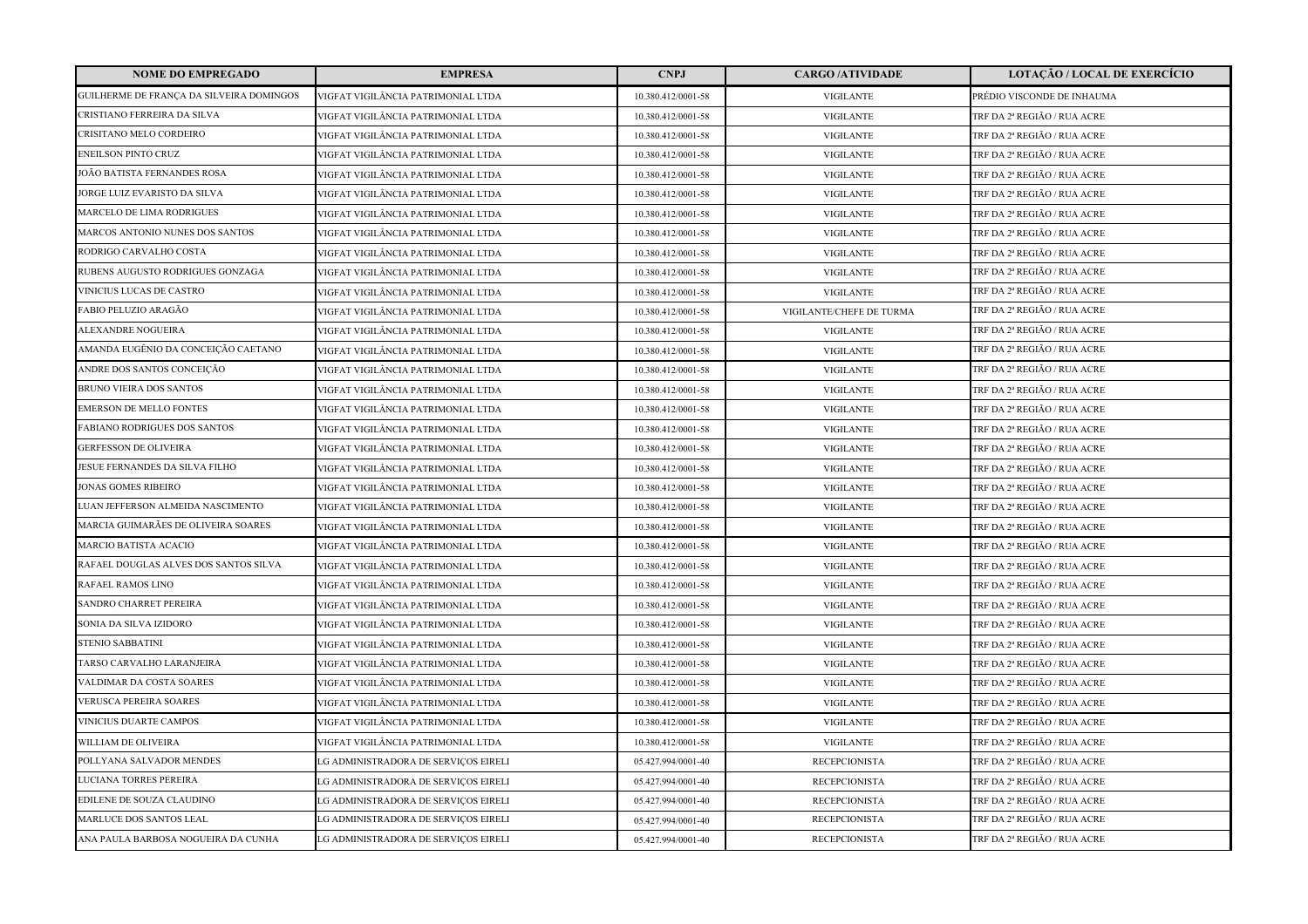| <b>NOME DO EMPREGADO</b>           | <b>EMPRESA</b>                       | <b>CNPJ</b>        | <b>CARGO /ATIVIDADE</b>                | <b>LOTAÇÃO / LOCAL DE EXERCÍCIO</b> |
|------------------------------------|--------------------------------------|--------------------|----------------------------------------|-------------------------------------|
| VANESSA AUGUSTO DOS SANTOS         | LG ADMINISTRADORA DE SERVIÇOS EIRELI | 05.427.994/0001-40 | RECEPCIONISTA / COBERTURA DE FÉRIAS    | TRF DA 2ª REGIÃO / RUA ACRE         |
| FAYLA CRISTINA DANTAS              | LG ADMINISTRADORA DE SERVIÇOS EIRELI | 05.427.994/0001-40 | <b>RECEPCIONISTA</b>                   | TRF DA 2ª REGIÃO / RUA ACRE         |
| DIOGO DA CRUZ PEREIRA SILVA        | RENOV AR CONDICIONADO LTDA           | 07.018.158/0002-19 | MEC. REFRIGERAÇÃO                      | TRF 2ª REGIÃO - SEDE                |
| DIOGO LUÍS PEREIRA DE LIMA         | RENOV AR CONDICIONADO LTDA           | 07.018.158/0002-19 | MEC. REFRIGERAÇÃO                      | TRF 2ª REGIÃO - SEDE                |
| EDMILSON PAULINO MIRANDA CARDOSO   | RENOV AR CONDICIONADO LTDA           | 07.018.158/0002-19 | MEC. REFRIGERAÇÃO                      | TRF 2ª REGIÃO - SEDE                |
| <b>JAIR BATISTA DA COSTA</b>       | RENOV AR CONDICIONADO LTDA           | 07.018.158/0002-19 | MEC. REFRIGERAÇÃO                      | TRF 2ª REGIÃO - SEDE                |
| JORGE LUIZ DA SILVA MARTINS        | RENOV AR CONDICIONADO LTDA           | 07.018.158/0002-19 | <b>ELETRICISTA</b>                     | TRF 2ª REGIÃO - SEDE                |
| MARCOS ANTÔNIO CARDOSO ARINELLI    | RENOV AR CONDICIONADO LTDA           | 07.018.158/0002-19 | <b>ENGENHEIRO</b>                      | TRF 2ª REGIÃO - SEDE                |
| MAURO SOARES DE ARAÚJO JÚNIOR      | RENOV AR CONDICIONADO LTDA           | 07.018.158/0002-19 | <b>PINTOR</b>                          | TRF 2ª REGIÃO - SEDE                |
| PAULO DE SOUZA DIAS                | RENOV AR CONDICIONADO LTDA           | 07.018.158/0002-19 | TÉCNICO EM REFRIGERAÇÃO                | TRF 2ª REGIÃO - SEDE                |
| PAULO VITOR COELHO MACHADO         | RENOV AR CONDICIONADO LTDA           | 07.018.158/0002-19 | MEC. REFRIGERAÇÃO                      | TRF 2ª REGIÃO - SEDE                |
| RAFAEL SILVA DA COSTA              | RENOV AR CONDICIONADO LTDA           | 07.018.158/0002-19 | AJ. MEC. REFRIGERAÇÃO                  | TRF 2ª REGIÃO - SEDE                |
| VINÍCIUS ROCHA DA SILVA            | RENOV AR CONDICIONADO LTDA           | 07.018.158/0002-19 | AJ. MEC. REFRIGERAÇÃO                  | TRF 2ª REGIÃO - SEDE                |
| <b>WALTER DA CRUZ FILHO</b>        | RENOV AR CONDICIONADO LTDA           | 07.018.158/0002-19 | MEC. REFRIGERAÇÃO                      | TRF 2ª REGIÃO - SEDE                |
| ADRIANO HENRIQUE NEVES             | <b>DB2 ENGENHARIA LTDA</b>           | 05.158.914/0001-07 | TÉCNICO 24X72                          | TRF 2ª REGIÃO - SEDE                |
| ALAN CRISOSTOMO FERNANDES          | <b>DB2 ENGENHARIA LTDA</b>           | 05.158.914/0001-07 | TÉCNICO 24X72                          | TRF 2ª REGIÃO - SEDE                |
| CELSO ANTÔNIO DA SILVA             | <b>DB2 ENGENHARIA LTDA</b>           | 05.158.914/0001-07 | ELETRICISTA 24X72                      | TRF 2ª REGIÃO - SEDE                |
| DANIEL LEANDRO SOUZA               | <b>DB2 ENGENHARIA LTDA</b>           | 05.158.914/0001-07 | <b>TÉCNICO 24X72</b>                   | TRF 2ª REGIÃO - SEDE                |
| EDMILSON FERNANDES MOURA           | <b>DB2 ENGENHARIA LTDA</b>           | 05.158.914/0001-07 | ELETRICISTA 24X72                      | TRF 2ª REGIÃO - SEDE                |
| FELIPE MOURA DA SILVA              | <b>DB2 ENGENHARIA LTDA</b>           | 05.158.914/0001-07 | ELETRICISTA 24X72                      | TRF 2ª REGIÃO - SEDE                |
| LUCIANO PEREIRA DA SILVA           | <b>DB2 ENGENHARIA LTDA</b>           | 05.158.914/0001-07 | ELETRICISTA 24X72                      | TRF 2ª REGIÃO - SEDE                |
| LUCIANE LUCAS LOPES RAMOS          | DB2 ENGENHARIA LTDA                  | 05.158.914/0001-07 | <b>ENGENHEIRA</b>                      | TRF 2ª REGIÃO - SEDE                |
| LUIZ FERNANDO ARAÚJO DE SOUZA      | <b>DB2 ENGENHARIA LTDA</b>           | 05.158.914/0001-07 | ELETRICISTA DIARISTA                   | TRF 2ª REGIÃO - SEDE                |
| MAURO JOSÉ ALVES                   | <b>DB2 ENGENHARIA LTDA</b>           | 05.158.914/0001-07 | TÉCNICO 24X72                          | TRF 2ª REGIÃO - SEDE                |
| WILIAN RIBEIRO ASSIS MACHADO       | <b>DB2 ENGENHARIA LTDA</b>           | 05.158.914/0001-07 | ELETRICISTA DIARISTA                   | TRF 2ª REGIÃO - SEDE                |
| ANDRÉ LUIZ DE OLIVEIRA FERREIRA    | ENERGIZA ENGENHARIA EIRELI           | 17.856.676/0001-84 | AJUDANTE DE MANUTENÇÃO                 | TRF 2ª REGIÃO - SEDE                |
| ANTÔNIO CARLOS RIBEIRO DAVID       | ENERGIZA ENGENHARIA EIRELI           | 17.856.676/0001-84 | <b>PINTOR</b>                          | TRF 2ª REGIÃO - SEDE                |
| ANTÔNIO MARCOS CLEMENTINO DA SILVA | ENERGIZA ENGENHARIA EIRELI           | 17.856.676/0001-84 | BOMBEIRO HIDRÁULICO PLANTONISTA        | TRF 2ª REGIÃO - SEDE                |
| <b>BRUNO MEDEIROS</b>              | ENERGIZA ENGENHARIA EIRELI           | 17.856.676/0001-84 | AJ. MEC. AUTOMOTIVA                    | TRF 2ª REGIÃO - SEDE                |
| DELAIR BARROSO BATISTA             | ENERGIZA ENGENHARIA EIRELI           | 17.856.676/0001-84 | AJUDANTE DE MANUTENÇÃO                 | TRF 2ª REGIÃO - SEDE                |
| <b>EDSON SANT'ANNA</b>             | ENERGIZA ENGENHARIA EIRELI           | 17.856.676/0001-84 | <b>BOMBEIRO HIDRÁULICO PLANTONISTA</b> | TRF 2ª REGIÃO - SEDE                |
| FABIO DE OLIVEIRA DA SILVA         | ENERGIZA ENGENHARIA EIRELI           | 17.856.676/0001-84 | BOMBEIRO HIDRÁULICO PLANTONISTA        | TRF 2ª REGIÃO - SEDE                |
| FERNANDO SOUZA DO AMARAL           | ENERGIZA ENGENHARIA EIRELI           | 17.856.676/0001-84 | <b>PINTOR</b>                          | TRF 2ª REGIÃO - SEDE                |
| FRANCENEY GUIMARÃES DA SILVA       | ENERGIZA ENGENHARIA EIRELI           | 17.856.676/0001-84 | AJUDANTE DE MANUTENÇÃO                 | TRF 2ª REGIÃO - SEDE                |
| <b>GILSON DA SILVA SANTOS</b>      | ENERGIZA ENGENHARIA EIRELI           | 17.856.676/0001-84 | BOMBEIRO HIDRÁULICO DIARISTA           | TRF 2ª REGIÃO - SEDE                |
| JOÃO BATISTA DUARTE                | ENERGIZA ENGENHARIA EIRELI           | 17.856.676/0001-84 | <b>BOMBEIRO HIDRÁULICO DIARISTA</b>    | TRF 2ª REGIÃO - SEDE                |
| JORGE LUIZ FERREIRA BARCELLOS      | ENERGIZA ENGENHARIA EIRELI           | 17.856.676/0001-84 | AJUDANTE DE MANUTENÇÃO                 | TRF 2ª REGIÃO - SEDE                |
| JOSÉ CARLOS DA SILVA               | ENERGIZA ENGENHARIA EIRELI           | 17.856.676/0001-84 | MEIO-OFICIAL DE MARCENARIA             | TRF 2ª REGIÃO - SEDE                |
| JOSÉ EDUARDO DA SILVA GAMA         | ENERGIZA ENGENHARIA EIRELI           | 17.856.676/0001-84 | AJ. MEC. AUTOMOTIVA                    | TRF 2ª REGIÃO - SEDE                |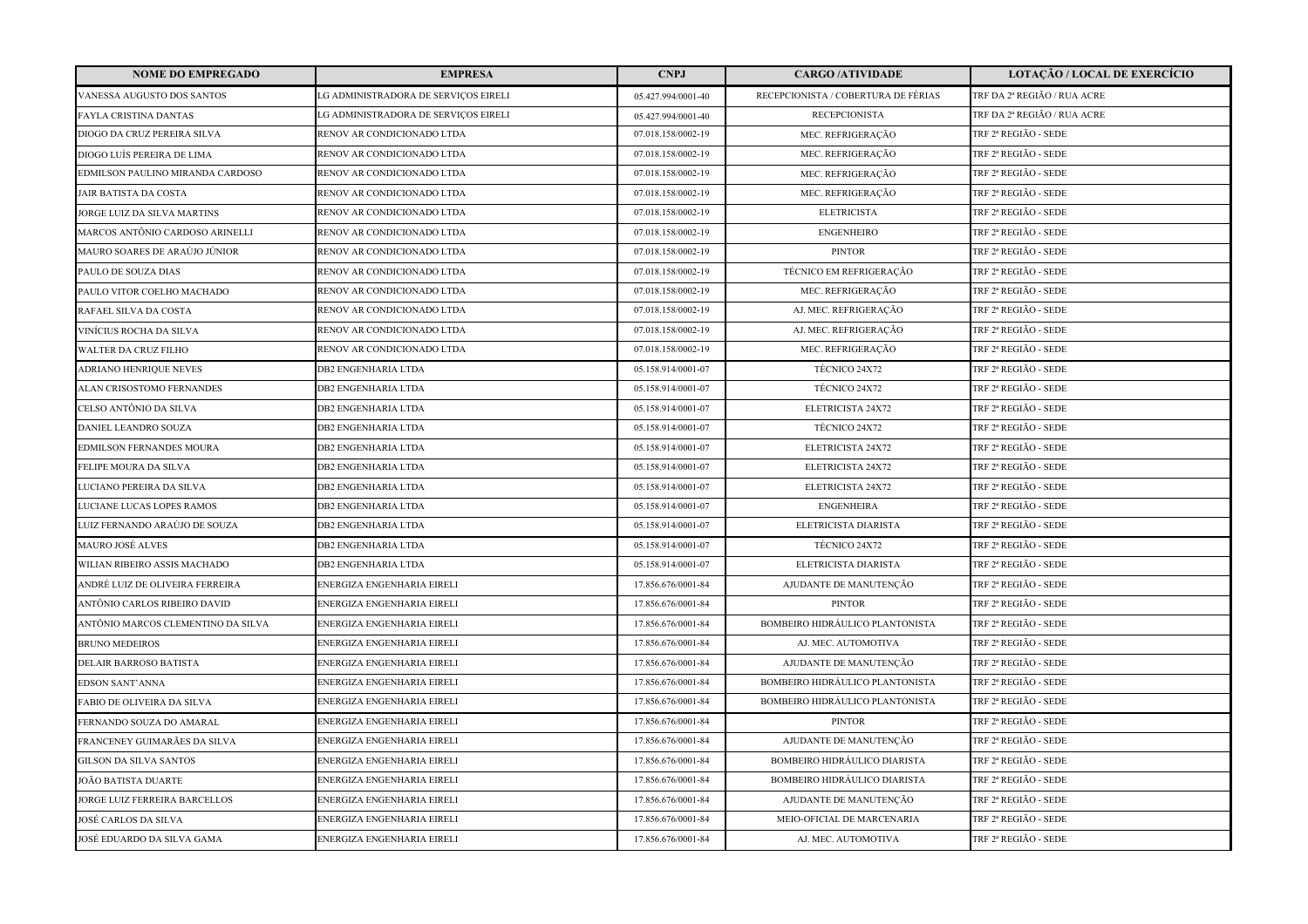| <b>NOME DO EMPREGADO</b>              | <b>EMPRESA</b>                   | <b>CNPJ</b>        | <b>CARGO /ATIVIDADE</b>             | <b>LOTAÇÃO / LOCAL DE EXERCÍCIO</b> |
|---------------------------------------|----------------------------------|--------------------|-------------------------------------|-------------------------------------|
| LENILDO DA CONCEIÇÃO PORTO            | ENERGIZA ENGENHARIA EIRELI       | 17.856.676/0001-84 | TÉC. DE EDIFICAÇÕES                 | TRF 2ª REGIÃO - SEDE                |
| LEONARDO LIMA DOS SANTOS              | ENERGIZA ENGENHARIA EIRELI       | 17.856.676/0001-84 | TÉC. DE MECÂNICA                    | TRF 2ª REGIÃO - SEDE                |
| LUIZ FERNANDO ALVES DOS SANTOS        | ENERGIZA ENGENHARIA EIRELI       | 17.856.676/0001-84 | PEDREIRO                            | TRF 2ª REGIÃO - SEDE                |
| MARCELO SOARES DE OLIVEIRA            | ENERGIZA ENGENHARIA EIRELI       | 17.856.676/0001-84 | TÉC. DE EDIFICAÇÕES                 | TRF 2ª REGIÃO - SEDE                |
| MÁRCIO DA SILVA LOUREIRO              | ENERGIZA ENGENHARIA EIRELI       | 17.856.676/0001-84 | AJUDANTE DE MANUTENÇÃO              | TRF 2ª REGIÃO - SEDE                |
| MÁRCIO DA SILVA MAURÍCIO              | ENERGIZA ENGENHARIA EIRELI       | 17.856.676/0001-84 | BOMBEIRO HIDRÁULICO PLANTONISTA     | TRF 2ª REGIÃO - SEDE                |
| MARCO ANTÔNIO FELIPE DA SILVA         | ENERGIZA ENGENHARIA EIRELI       | 17.856.676/0001-84 | <b>BOMBEIRO HIDRÁULICO DIARISTA</b> | TRF 2ª REGIÃO - SEDE                |
| ORLANDO DE PAIVA SILVA                | ENERGIZA ENGENHARIA EIRELI       | 17.856.676/0001-84 | MEIO-OFICIAL DE MARCENARIA          | TRF 2ª REGIÃO - SEDE                |
| PAULO CÉSAR MARCELINO                 | ENERGIZA ENGENHARIA EIRELI       | 17.856.676/0001-84 | MECÂNICO DE REFRIGERAÇÃO            | TRF 2ª REGIÃO - SEDE                |
| RAFAEL DOS SANTOS MARTINS             | ENERGIZA ENGENHARIA EIRELI       | 17.856.676/0001-84 | MEIO-OFICIAL DE MARCENARIA          | TRF 2ª REGIÃO - SEDE                |
| RENATO MARTINS DA SILVA               | ENERGIZA ENGENHARIA EIRELI       | 17.856.676/0001-84 | <b>PINTOR</b>                       | TRF 2ª REGIÃO - SEDE                |
| RONALDO DE OLIVEIRA FRANCISCO         | ENERGIZA ENGENHARIA EIRELI       | 17.856.676/0001-84 | AJUDANTE DE MANUTENÇÃO              | TRF 2ª REGIÃO - SEDE                |
| SIMONE ARAÚJO PESSANHA                | ENERGIZA ENGENHARIA EIRELI       | 17.856.676/0001-84 | <b>ENCARREGADA</b>                  | TRF 2ª REGIÃO - SEDE                |
| WESLEY MAGARÃO DUTRA                  | ENERGIZA ENGENHARIA EIRELI       | 17.856.676/0001-84 | MEIO-OFICIAL DE MARCENARIA          | TRF 2ª REGIÃO - SEDE                |
| ADRIANO DOS ANJOS LEOTERIO DOS SANTOS | VINIL ENGENHARIA E SERVIÇOS LTDA | 33.412.883/0001-04 | MENSAGEIRO                          | TRF 2ª REGIÃO - SEDE                |
| ALDA MONTEIRO DE SIQUEIRA SOARES      | VINIL ENGENHARIA E SERVIÇOS LTDA | 33.412.883/0001-04 | <b>AUXILIAR DE SERVIÇOS GERAIS</b>  | TRF 2ª REGIÃO - SEDE                |
| ALEX LUIZ DA CONCEIÇÃO                | VINIL ENGENHARIA E SERVIÇOS LTDA | 33.412.883/0001-04 | <b>MENSAGEIRO</b>                   | TRF 2ª REGIÃO - SEDE                |
| ALEXANDRE DE OLIVEIRA                 | VINIL ENGENHARIA E SERVIÇOS LTDA | 33.412.883/0001-04 | MENSAGEIRO                          | TRF 2ª REGIÃO - SEDE                |
| ALEXANDRE MARIANO MORETI LOPES        | VINIL ENGENHARIA E SERVIÇOS LTDA | 33.412.883/0001-04 | <b>AUXILIAR DE SERVIÇOS GERAIS</b>  | TRF 2ª REGIÃO - SEDE                |
| ALINE PEREIRA DA SILVA                | VINIL ENGENHARIA E SERVIÇOS LTDA | 33.412.883/0001-04 | <b>GARCONETE</b>                    | TRF 2ª REGIÃO - SEDE                |
| ANA CRISTINA MAFRA DOS SANTOS         | VINIL ENGENHARIA E SERVIÇOS LTDA | 33.412.883/0001-04 | <b>AUXILIAR DE SERVIÇOS GERAIS</b>  | TRF 2ª REGIÃO - SEDE                |
| ANAMARIS CYRINO DOS SANTOS            | VINIL ENGENHARIA E SERVIÇOS LTDA | 33.412.883/0001-04 | <b>AUXILIAR DE SERVIÇOS GERAIS</b>  | TRF 2ª REGIÃO - SEDE                |
| ANDERSON LUIZ DOS SANTOS              | VINIL ENGENHARIA E SERVIÇOS LTDA | 33.412.883/0001-04 | MENSAGEIRO                          | TRF 2ª REGIÃO - SEDE                |
| ANDRÉIA CORREIA DE LIMA               | VINIL ENGENHARIA E SERVIÇOS LTDA | 33.412.883/0001-04 | <b>AUXILIAR DE SERVIÇOS GERAIS</b>  | TRF 2ª REGIÃO - SEDE                |
| ANGELA GOMES DE FREITAS               | VINIL ENGENHARIA E SERVIÇOS LTDA | 33.412.883/0001-04 | <b>AUXILIAR DE SERVIÇOS GERAIS</b>  | TRF 2ª REGIÃO - SEDE                |
| ANGELE MARRIE DOS SANTOS CARVALHO     | VINIL ENGENHARIA E SERVIÇOS LTDA | 33.412.883/0001-04 | <b>AUXILIAR DE SERVIÇOS GERAIS</b>  | TRF 2ª REGIÃO - SEDE                |
| ANTÔNIO PEDROSA DA SILVA              | VINIL ENGENHARIA E SERVIÇOS LTDA | 33.412.883/0001-04 | MENSAGEIRO                          | TRF 2ª REGIÃO - SEDE                |
| ARLETE DOMÍCIO DE SOUZA CARRERO       | VINIL ENGENHARIA E SERVIÇOS LTDA | 33.412.883/0001-04 | AUXILIAR DE SERVIÇOS GERAIS         | TRF 2ª REGIÃO - SEDE                |
| AUGUSTO DE AZEVEDO COSTA              | VINIL ENGENHARIA E SERVIÇOS LTDA | 33.412.883/0001-04 | MENSAGEIRO                          | TRF 2ª REGIÃO - SEDE                |
| CARLOS ALEXANDRE BARROS DOS SANTOS    | VINIL ENGENHARIA E SERVIÇOS LTDA | 33.412.883/0001-04 | MENSAGEIRO                          | TRF 2ª REGIÃO - SEDE                |
| CARLOS ELIAS FERREIRA DE LAIA         | VINIL ENGENHARIA E SERVIÇOS LTDA | 33.412.883/0001-04 | <b>AUXILIAR DE ALMOXARIFE</b>       | TRF 2ª REGIÃO - SEDE                |
| CAROLINA SANTOS DOMINGOS              | VINIL ENGENHARIA E SERVIÇOS LTDA | 33.412.883/0001-04 | <b>GARCONETE</b>                    | TRF 2ª REGIÃO - SEDE                |
| CÉLIA REGINA MULULO MATHEUS           | VINIL ENGENHARIA E SERVIÇOS LTDA | 33.412.883/0001-04 | <b>GARCONETE</b>                    | TRF 2ª REGIÃO - SEDE                |
| CLAUDIA CONCEIÇÃO DOS ANJOS SOUZA     | VINIL ENGENHARIA E SERVIÇOS LTDA | 33.412.883/0001-04 | <b>AUXILIAR DE SERVIÇOS GERAIS</b>  | TRF 2ª REGIÃO - SEDE                |
| CLEBERSON DE OLIVEIRA PEREIRA         | VINIL ENGENHARIA E SERVIÇOS LTDA | 33.412.883/0001-04 | <b>ENCARREGADO</b>                  | TRF 2ª REGIÃO - SEDE                |
| <b>CLEUSODETE MALVINO</b>             | VINIL ENGENHARIA E SERVIÇOS LTDA | 33.412.883/0001-04 | <b>AUXILIAR DE SERVIÇOS GERAIS</b>  | TRF 2ª REGIÃO - SEDE                |
| CRISTINA CONSENZA DE OLIVEIRA         | VINIL ENGENHARIA E SERVIÇOS LTDA | 33.412.883/0001-04 | AUXILIAR DE SERVIÇOS GERAIS         | TRF 2ª REGIÃO - SEDE                |
| CRISTIANE BRAGA AGUIAR                | VINIL ENGENHARIA E SERVIÇOS LTDA | 33.412.883/0001-04 | <b>AUXILIAR DE SERVIÇOS GERAIS</b>  | TRF 2ª REGIÃO - SEDE                |
| DANIELLY COITINHO DE OLIVEIRA         | VINIL ENGENHARIA E SERVIÇOS LTDA | 33.412.883/0001-04 | <b>AUXILIAR DE SERVICOS GERAIS</b>  | TRF 2ª REGIÃO - SEDE                |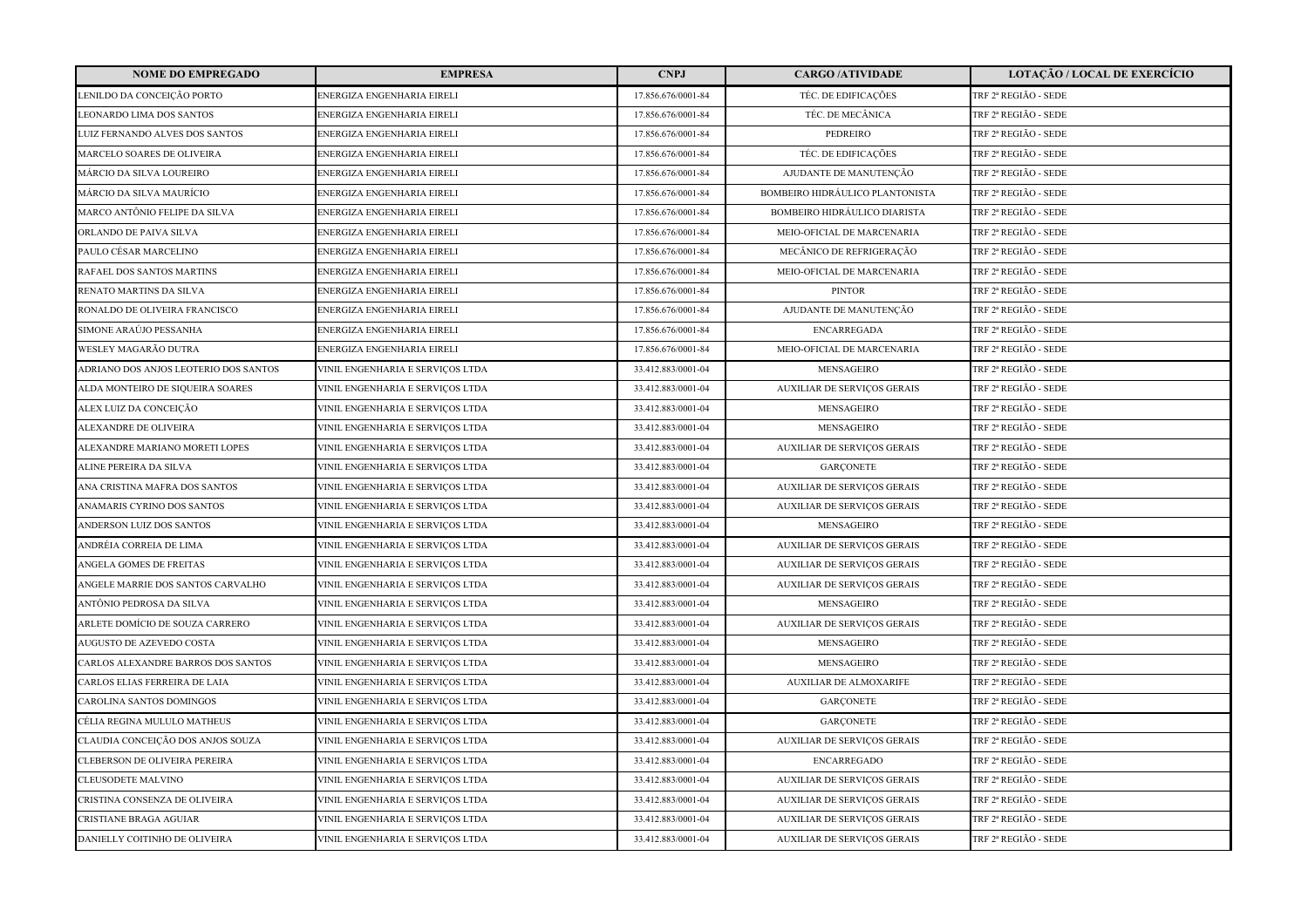| <b>NOME DO EMPREGADO</b>              | <b>EMPRESA</b>                   | <b>CNPJ</b>        | <b>CARGO /ATIVIDADE</b>            | <b>LOTAÇÃO / LOCAL DE EXERCÍCIO</b> |
|---------------------------------------|----------------------------------|--------------------|------------------------------------|-------------------------------------|
| DEBORA FRANCISCA ESTEVES              | VINIL ENGENHARIA E SERVICOS LTDA | 33.412.883/0001-04 | <b>AUXILIAR DE SERVIÇOS GERAIS</b> | TRF 2ª REGIÃO - SEDE                |
| DEBORA SANTOS DA COSTA                | VINIL ENGENHARIA E SERVIÇOS LTDA | 33.412.883/0001-04 | <b>GARCONETE</b>                   | TRF 2ª REGIÃO - SEDE                |
| DENILSON JOSÉ MAIA                    | VINIL ENGENHARIA E SERVIÇOS LTDA | 33.412.883/0001-04 | <b>AUXILIAR DE SERVIÇOS GERAIS</b> | TRF 2ª REGIÃO - SEDE                |
| DEUZA MARIA DA CRUZ TEIXEIRA          | VINIL ENGENHARIA E SERVIÇOS LTDA | 33.412.883/0001-04 | AUXILIAR DE SERVIÇOS GERAIS        | TRF 2ª REGIÃO - SEDE                |
| DIEGO DA SILVA COSTA                  | VINIL ENGENHARIA E SERVIÇOS LTDA | 33.412.883/0001-04 | MENSAGEIRO                         | TRF 2ª REGIÃO - SEDE                |
| DILMA PAULINO DE SOUZA DIAS           | VINIL ENGENHARIA E SERVIÇOS LTDA | 33.412.883/0001-04 | <b>GARCONETE</b>                   | TRF 2ª REGIÃO - SEDE                |
| DOMÍCIO FERREIRA                      | VINIL ENGENHARIA E SERVIÇOS LTDA | 33.412.883/0001-04 | <b>AUXILIAR DE SERVIÇOS GERAIS</b> | TRF 2ª REGIÃO - SEDE                |
| EDIGAR ALEXANDRE PEREIRA              | VINIL ENGENHARIA E SERVIÇOS LTDA | 33.412.883/0001-04 | AUXILIAR DE SERVIÇOS GERAIS        | TRF 2ª REGIÃO - SEDE                |
| EDILEUSA DE SOUZA BITTENCOURT SAMPAIO | VINIL ENGENHARIA E SERVIÇOS LTDA | 33.412.883/0001-04 | <b>AUXILIAR DE SERVIÇOS GERAIS</b> | TRF 2ª REGIÃO - SEDE                |
| EDNA CESAR SOUZA                      | VINIL ENGENHARIA E SERVICOS LTDA | 33.412.883/0001-04 | <b>AUXILIAR DE SERVIÇOS GERAIS</b> | TRF 2ª REGIÃO - SEDE                |
| EFIGÊNIA DE FATIMA DA PAIXÃO          | VINIL ENGENHARIA E SERVIÇOS LTDA | 33.412.883/0001-04 | AUXILIAR DE SERVIÇOS GERAIS        | TRF 2ª REGIÃO - SEDE                |
| ELTON RIBEIRO LOPES                   | VINIL ENGENHARIA E SERVIÇOS LTDA | 33.412.883/0001-04 | MENSAGEIRO                         | TRF 2ª REGIÃO - SEDE                |
| ERICA BAHIA SOCORRO DOS SANTOS        | VINIL ENGENHARIA E SERVIÇOS LTDA | 33.412.883/0001-04 | AUXILIAR DE SERVIÇOS GERAIS        | TRF 2ª REGIÃO - SEDE                |
| ERICA SILVA BARBOZA                   | VINIL ENGENHARIA E SERVIÇOS LTDA | 33.412.883/0001-04 | <b>ENCARREGADA</b>                 | TRF 2ª REGIÃO - SEDE                |
| ERINALDO DA SILVA FERREIRA            | VINIL ENGENHARIA E SERVIÇOS LTDA | 33.412.883/0001-04 | MENSAGEIRO                         | TRF 2ª REGIÃO - SEDE                |
| EVERTON F. DO NASCIMENTO              | VINIL ENGENHARIA E SERVIÇOS LTDA | 33.412.883/0001-04 | <b>LIMPA VIDRO</b>                 | TRF 2ª REGIÃO - SEDE                |
| FABIANE DA SILVA RIBEIRO              | VINIL ENGENHARIA E SERVIÇOS LTDA | 33.412.883/0001-04 | <b>AUXILIAR DE SERVIÇOS GERAIS</b> | TRF 2ª REGIÃO - SEDE                |
| FABIO LUIZ ALMEIDA DA SILVA           | VINIL ENGENHARIA E SERVICOS LTDA | 33.412.883/0001-04 | MENSAGEIRO                         | TRF 2ª REGIÃO - SEDE                |
| FERNANDA PEREIRA VALES TAVARES        | VINIL ENGENHARIA E SERVIÇOS LTDA | 33.412.883/0001-04 | <b>AUXILIAR DE SERVIÇOS GERAIS</b> | TRF 2ª REGIÃO - SEDE                |
| FRANCKSON ADAILTON ALVES DE CARVALHO  | VINIL ENGENHARIA E SERVIÇOS LTDA | 33.412.883/0001-04 | <b>AUXILIAR DE SERVIÇOS GERAIS</b> | TRF 2ª REGIÃO - SEDE                |
| <b>GABRIEL DA SILVA PEREIRA</b>       | VINIL ENGENHARIA E SERVICOS LTDA | 33.412.883/0001-04 | <b>LIMPA VIDRO</b>                 | TRF 2ª REGIÃO - SEDE                |
| GILMA LUCIA DA SILVA                  | VINIL ENGENHARIA E SERVIÇOS LTDA | 33.412.883/0001-04 | <b>AUXILIAR DE SERVIÇOS GERAIS</b> | TRF 2ª REGIÃO - SEDE                |
| GILSON MOURA BARBOSA                  | VINIL ENGENHARIA E SERVIÇOS LTDA | 33.412.883/0001-04 | <b>AUXILIAR DE SERVIÇOS GERAIS</b> | TRF 2ª REGIÃO - SEDE                |
| GILVANETE ARAÚJO BORBA                | VINIL ENGENHARIA E SERVIÇOS LTDA | 33.412.883/0001-04 | <b>AUXILIAR DE SERVIÇOS GERAIS</b> | TRF 2ª REGIÃO - SEDE                |
| HELOISA ANTÔNIA MACHADO               | VINIL ENGENHARIA E SERVIÇOS LTDA | 33.412.883/0001-04 | <b>AUXILIAR DE SERVIÇOS GERAIS</b> | TRF 2ª REGIÃO - SEDE                |
| HERTA OLIVEIRA DE SOUZA               | VINIL ENGENHARIA E SERVIÇOS LTDA | 33.412.883/0001-04 | <b>AUXILIAR DE SERVIÇOS GERAIS</b> | TRF 2ª REGIÃO - SEDE                |
| IEUDINA MARIA MORAIS DE SANTANA       | VINIL ENGENHARIA E SERVIÇOS LTDA | 33.412.883/0001-04 | <b>AUXILIAR DE SERVIÇOS GERAIS</b> | TRF 2ª REGIÃO - SEDE                |
| ISA PASCOAL DE MELO ARAÚJO            | VINIL ENGENHARIA E SERVIÇOS LTDA | 33.412.883/0001-04 | <b>GARCONETE</b>                   | TRF 2ª REGIÃO - SEDE                |
| <b>IVO NUNES DE ALMEIDA</b>           | VINIL ENGENHARIA E SERVICOS LTDA | 33.412.883/0001-04 | <b>AUXILIAR DE SERVIÇOS GERAIS</b> | TRF 2ª REGIÃO - SEDE                |
| IVONALDO COSTA DOS SANTOS             | VINIL ENGENHARIA E SERVIÇOS LTDA | 33.412.883/0001-04 | OPERADOR DE COPIADORA              | TRF 2ª REGIÃO - SEDE                |
| JACIARA FERNANDA THEODORO             | VINIL ENGENHARIA E SERVIÇOS LTDA | 33.412.883/0001-04 | <b>GARCONETE</b>                   | TRF 2ª REGIÃO - SEDE                |
| JEFERSON MARIA CRISTOVÃO              | VINIL ENGENHARIA E SERVIÇOS LTDA | 33.412.883/0001-04 | <b>AUXILIAR DE SERVIÇOS GERAIS</b> | TRF 2ª REGIÃO - SEDE                |
| JOÃO CARLOS NEVES DA SILVA            | VINIL ENGENHARIA E SERVIÇOS LTDA | 33.412.883/0001-04 | MENSAGEIRO                         | TRF 2ª REGIÃO - SEDE                |
| <b>JORGE CARLOS DO NASCIMENTO</b>     | VINIL ENGENHARIA E SERVICOS LTDA | 33.412.883/0001-04 | <b>AUXILIAR DE SERVIÇOS GERAIS</b> | TRF 2ª REGIÃO - SEDE                |
| JORGE LUIZ SOUZA BRAGA                | VINIL ENGENHARIA E SERVIÇOS LTDA | 33.412.883/0001-04 | <b>MENSAGEIRO</b>                  | TRF 2ª REGIÃO - SEDE                |
| <b>JORGE REIS</b>                     | VINIL ENGENHARIA E SERVIÇOS LTDA | 33.412.883/0001-04 | MENSAGEIRO                         | TRF 2ª REGIÃO - SEDE                |
| JOSIANE PONTES DO NASCIMENTO          | VINIL ENGENHARIA E SERVIÇOS LTDA | 33.412.883/0001-04 | AUXILIAR DE SERVIÇOS GERAIS        | TRF 2ª REGIÃO - SEDE                |
| KATIA BARBOSA LIMA                    | VINIL ENGENHARIA E SERVIÇOS LTDA | 33.412.883/0001-04 | <b>GARCONETE</b>                   | TRF 2ª REGIÃO - SEDE                |
| KEVIN LESCANO VIEIRA                  | VINIL ENGENHARIA E SERVIÇOS LTDA | 33.412.883/0001-04 | <b>MENSAGEIRO</b>                  | TRF 2ª REGIÃO - SEDE                |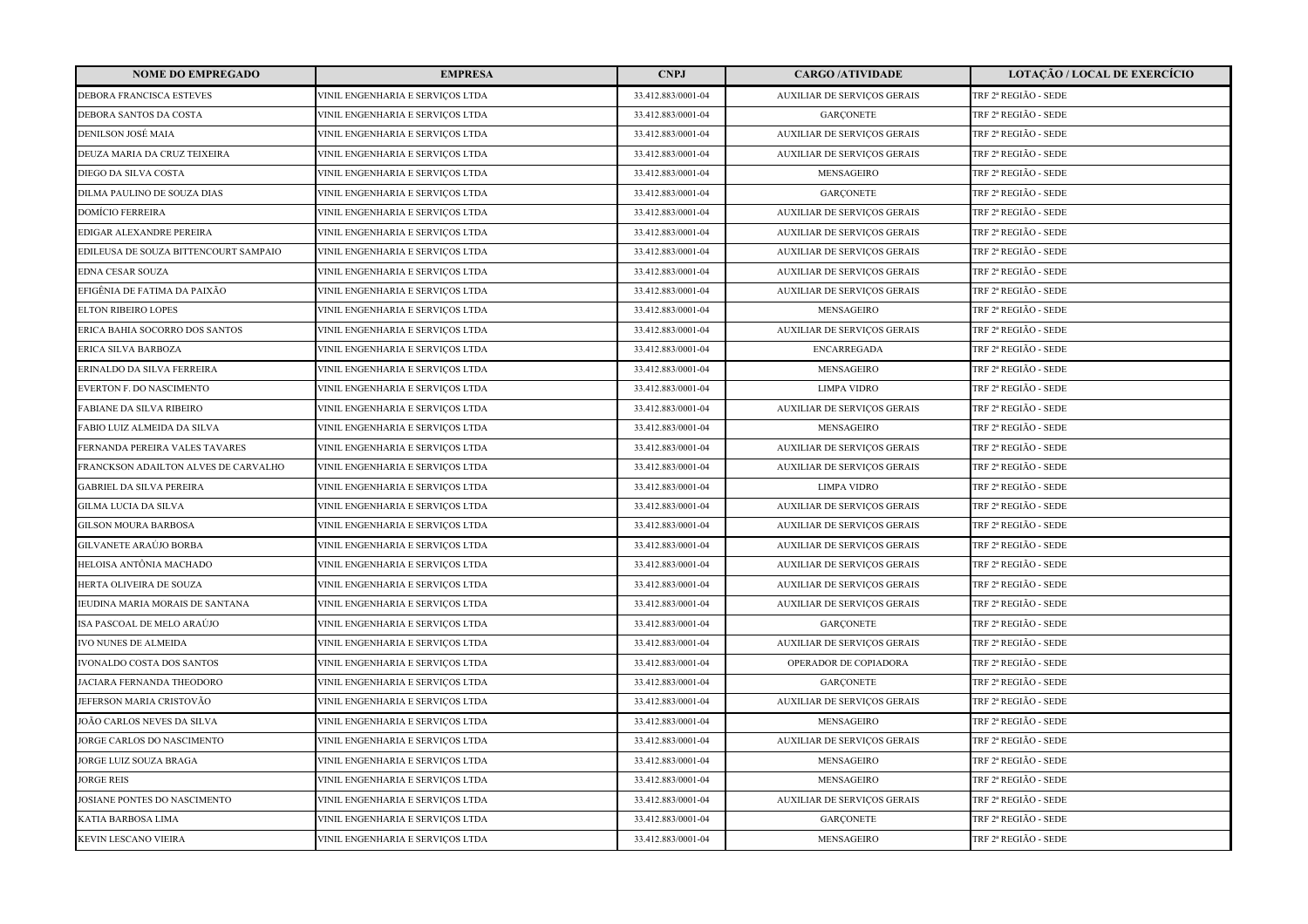| <b>NOME DO EMPREGADO</b>              | <b>EMPRESA</b>                   | <b>CNPJ</b>        | <b>CARGO /ATIVIDADE</b>            | LOTAÇÃO / LOCAL DE EXERCÍCIO |
|---------------------------------------|----------------------------------|--------------------|------------------------------------|------------------------------|
| LARISSA VICENTE BORGACO               | VINIL ENGENHARIA E SERVIÇOS LTDA | 33.412.883/0001-04 | MENSAGEIRO                         | TRF 2ª REGIÃO - SEDE         |
| LAURA DA SILVA GONÇALVES              | VINIL ENGENHARIA E SERVIÇOS LTDA | 33.412.883/0001-04 | <b>AUXILIAR DE SERVIÇOS GERAIS</b> | TRF 2ª REGIÃO - SEDE         |
| LEILA DE OLIVEIRA ABREU RIBEIRO       | VINIL ENGENHARIA E SERVIÇOS LTDA | 33.412.883/0001-04 | <b>AUXILIAR DE SERVIÇOS GERAIS</b> | TRF 2ª REGIÃO - SEDE         |
| LIZIARIA DE SOUZA PEREIRA             | VINIL ENGENHARIA E SERVIÇOS LTDA | 33.412.883/0001-04 | AUXILIAR DE SERVIÇOS GERAIS        | TRF 2ª REGIÃO - SEDE         |
| LUCAS CORRÊA DE MELO                  | VINIL ENGENHARIA E SERVIÇOS LTDA | 33.412.883/0001-04 | AUXILIAR DE SERVIÇOS GERAIS        | TRF 2ª REGIÃO - SEDE         |
| LUCIANA ALVES RANGEL                  | VINIL ENGENHARIA E SERVIÇOS LTDA | 33.412.883/0001-04 | <b>AUXILIAR DE SERVIÇOS GERAIS</b> | TRF 2ª REGIÃO - SEDE         |
| LUCIMAR CARDOSO GOMES                 | VINIL ENGENHARIA E SERVIÇOS LTDA | 33.412.883/0001-04 | <b>AUXILIAR DE SERVIÇOS GERAIS</b> | TRF 2ª REGIÃO - SEDE         |
| LUCINEIDE DOS SANTOS DA SILVA         | VINIL ENGENHARIA E SERVIÇOS LTDA | 33.412.883/0001-04 | AUXILIAR DE SERVIÇOS GERAIS        | TRF 2ª REGIÃO - SEDE         |
| LUIZ CLAUDIO MALVINO DE LIMA          | VINIL ENGENHARIA E SERVIÇOS LTDA | 33.412.883/0001-04 | <b>AUXILIAR DE SERVIÇOS GERAIS</b> | TRF 2ª REGIÃO - SEDE         |
| MAÍRA RODRIGUES MELO                  | VINIL ENGENHARIA E SERVIÇOS LTDA | 33.412.883/0001-04 | <b>AUXILIAR DE SERVIÇOS GERAIS</b> | TRF 2ª REGIÃO - SEDE         |
| MARCOS ROMÁRIO OLIVEIRA DO NASCIMENTO | VINIL ENGENHARIA E SERVIÇOS LTDA | 33.412.883/0001-04 | <b>AUXILIAR DE SERVIÇOS GERAIS</b> | TRF 2ª REGIÃO - SEDE         |
| MARCIA CRISTINA MOURA DE ALMEIDA      | VINIL ENGENHARIA E SERVIÇOS LTDA | 33.412.883/0001-04 | AUXILIAR DE SERVIÇOS GERAIS        | TRF 2ª REGIÃO - SEDE         |
| <b>MARCIA PINHEIRO MARTINS</b>        | VINIL ENGENHARIA E SERVICOS LTDA | 33.412.883/0001-04 | <b>GARÇONETE</b>                   | TRF 2ª REGIÃO - SEDE         |
| MARCIA REGINA SILVA DE MIRANDA        | VINIL ENGENHARIA E SERVIÇOS LTDA | 33.412.883/0001-04 | <b>AUXILIAR DE SERVIÇOS GERAIS</b> | TRF 2ª REGIÃO - SEDE         |
| MARCOS ALEXANDRE CASTRO DO NASCIMENTO | VINIL ENGENHARIA E SERVIÇOS LTDA | 33.412.883/0001-04 | MENSAGEIRO                         | TRF 2ª REGIÃO - SEDE         |
| <b>MARIA ANGELA ALVES</b>             | VINIL ENGENHARIA E SERVIÇOS LTDA | 33.412.883/0001-04 | <b>AUXILIAR DE SERVIÇOS GERAIS</b> | TRF 2ª REGIÃO - SEDE         |
| MARIA CÉLIA M. DO NASCIMENTO          | VINIL ENGENHARIA E SERVIÇOS LTDA | 33.412.883/0001-04 | <b>AUXILIAR DE SERVIÇOS GERAIS</b> | TRF 2ª REGIÃO - SEDE         |
| MARIA DA GRAÇA MACHADO DE SOUZA       | VINIL ENGENHARIA E SERVIÇOS LTDA | 33.412.883/0001-04 | CHEFE DE COZINHA                   | TRF 2ª REGIÃO - SEDE         |
| MARIA DA LUZ MORENO DA SILVA          | VINIL ENGENHARIA E SERVIÇOS LTDA | 33.412.883/0001-04 | <b>AUXILIAR DE SERVIÇOS GERAIS</b> | TRF 2ª REGIÃO - SEDE         |
| MARIA JOSÉ BISPO                      | VINIL ENGENHARIA E SERVIÇOS LTDA | 33.412.883/0001-04 | <b>AUXILIAR DE SERVIÇOS GERAIS</b> | TRF 2ª REGIÃO - SEDE         |
| MARIA LUCIA LAURENTINO DA SILVA       | VINIL ENGENHARIA E SERVIÇOS LTDA | 33.412.883/0001-04 | <b>AUXILIAR DE SERVIÇOS GERAIS</b> | TRF 2ª REGIÃO - SEDE         |
| <b>MARIA NILZA RIBEIRO</b>            | VINIL ENGENHARIA E SERVIÇOS LTDA | 33.412.883/0001-04 | <b>GARCONETE</b>                   | TRF 2ª REGIÃO - SEDE         |
| MARIA SÃO PEDRO DOS SANTOS            | VINIL ENGENHARIA E SERVIÇOS LTDA | 33.412.883/0001-04 | <b>GARCONETE</b>                   | TRF 2ª REGIÃO - SEDE         |
| MARIA VALÉRIA DE ALMEIDA              | VINIL ENGENHARIA E SERVIÇOS LTDA | 33.412.883/0001-04 | <b>AUXILIAR DE SERVIÇOS GERAIS</b> | TRF 2ª REGIÃO - SEDE         |
| MARLENE FERREIRA DA SILVA             | VINIL ENGENHARIA E SERVIÇOS LTDA | 33.412.883/0001-04 | <b>AUXILIAR DE SERVIÇOS GERAIS</b> | TRF 2ª REGIÃO - SEDE         |
| MATEUS JOSÉ DE OLIVEIRA FERNANDES     | VINIL ENGENHARIA E SERVIÇOS LTDA | 33.412.883/0001-04 | MENSAGEIRO                         | TRF 2ª REGIÃO - SEDE         |
| MATEUS MANOEL DA SILVA D. DA COSTA    | VINIL ENGENHARIA E SERVIÇOS LTDA | 33.412.883/0001-04 | MENSAGEIRO                         | TRF 2ª REGIÃO - SEDE         |
| MATHEUS DA COSTA SILVA                | VINIL ENGENHARIA E SERVIÇOS LTDA | 33.412.883/0001-04 | AUXILIAR DE JARDINAGEM             | TRF 2ª REGIÃO - SEDE         |
| MAURINEI DE SOUZA DOS SANTOS          | VINIL ENGENHARIA E SERVIÇOS LTDA | 33.412.883/0001-04 | <b>AUXILIAR DE SERVICOS GERAIS</b> | TRF 2ª REGIÃO - SEDE         |
| MAURO SERGIO DE JESUS CASTRO          | VINIL ENGENHARIA E SERVIÇOS LTDA | 33.412.883/0001-04 | MENSAGEIRO                         | TRF 2ª REGIÃO - SEDE         |
| MICHELE ARAÚJO DE SOUZA               | VINIL ENGENHARIA E SERVIÇOS LTDA | 33.412.883/0001-04 | <b>AUXILIAR DE SERVIÇOS GERAIS</b> | TRF 2ª REGIÃO - SEDE         |
| NÁDIA VIEIRA DOS SANTOS               | VINIL ENGENHARIA E SERVIÇOS LTDA | 33.412.883/0001-04 | <b>AUXILIAR DE SERVIÇOS GERAIS</b> | TRF 2ª REGIÃO - SEDE         |
| NALTO SOARES DE OLIVEIRA              | VINIL ENGENHARIA E SERVIÇOS LTDA | 33.412.883/0001-04 | MENSAGEIRO                         | TRF 2ª REGIÃO - SEDE         |
| NATÁLIA RODRIGUES DA SILVA            | VINIL ENGENHARIA E SERVIÇOS LTDA | 33.412.883/0001-04 | <b>SUPERVISOR</b>                  | TRF 2ª REGIÃO - SEDE         |
| ORLANDO BARROSO CALIXTO               | VINIL ENGENHARIA E SERVIÇOS LTDA | 33.412.883/0001-04 | MENSAGEIRO                         | TRF 2ª REGIÃO - SEDE         |
| PEDRO HENRIQUE DOS SANTOS FERMIANO    | VINIL ENGENHARIA E SERVIÇOS LTDA | 33.412.883/0001-04 | <b>LIMPA VIDRO</b>                 | TRF 2ª REGIÃO - SEDE         |
| PEDRO SILVA DE OLIVEIRA               | VINIL ENGENHARIA E SERVIÇOS LTDA | 33.412.883/0001-04 | <b>AUXILIAR DE SERVIÇOS GERAIS</b> | TRF 2ª REGIÃO - SEDE         |
| REGINA CÉLIA DA SILVA ROSA            | VINIL ENGENHARIA E SERVICOS LTDA | 33.412.883/0001-04 | <b>AUXILIAR DE SERVIÇOS GERAIS</b> | TRF 2ª REGIÃO - SEDE         |
| REGINA CÉLIA MELLO GUERRA             | VINIL ENGENHARIA E SERVIÇOS LTDA | 33.412.883/0001-04 | <b>AUXILIAR DE SERVICOS GERAIS</b> | TRF 2ª REGIÃO - SEDE         |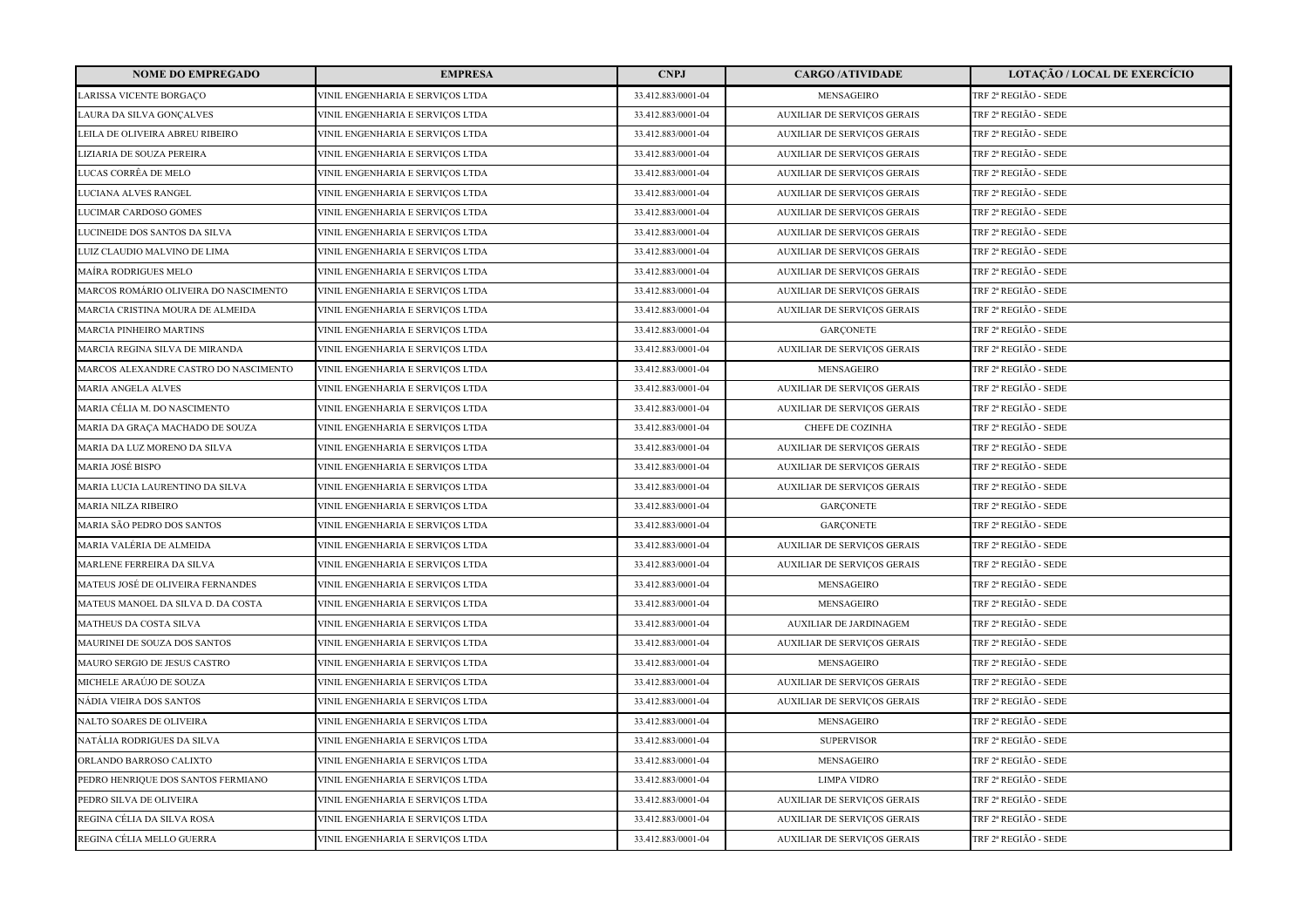| <b>NOME DO EMPREGADO</b>            | <b>EMPRESA</b>                       | <b>CNPJ</b>        | <b>CARGO /ATIVIDADE</b>               | <b>LOTAÇÃO / LOCAL DE EXERCÍCIO</b> |
|-------------------------------------|--------------------------------------|--------------------|---------------------------------------|-------------------------------------|
| RENAN PLAUDIO PEREIRA               | VINIL ENGENHARIA E SERVICOS LTDA     | 33.412.883/0001-04 | <b>MENSAGEIRO</b>                     | TRF 2ª REGIÃO - SEDE                |
| RILDETE DE ARAÚJO DOS SANTOS        | VINIL ENGENHARIA E SERVIÇOS LTDA     | 33.412.883/0001-04 | <b>AUXILIAR DE SERVIÇOS GERAIS</b>    | TRF 2ª REGIÃO - SEDE                |
| ROBERIO DOS SANTOS SILVA            | VINIL ENGENHARIA E SERVIÇOS LTDA     | 33.412.883/0001-04 | <b>MENSAGEIRO</b>                     | TRF 2ª REGIÃO - SEDE                |
| ROBERTA SILVA PAULINO DIAS          | VINIL ENGENHARIA E SERVIÇOS LTDA     | 33.412.883/0001-04 | <b>AUXILIAR DE SERVIÇOS GERAIS</b>    | TRF 2ª REGIÃO - SEDE                |
| RODRIGO BANDEIRA DE M. SANTIAGO     | VINIL ENGENHARIA E SERVIÇOS LTDA     | 33.412.883/0001-04 | <b>MENSAGEIRO</b>                     | TRF 2ª REGIÃO - SEDE                |
| ROGÉRIO BALBINO SANTANA             | VINIL ENGENHARIA E SERVIÇOS LTDA     | 33.412.883/0001-04 | <b>LIMPA VIDRO</b>                    | TRF 2ª REGIÃO - SEDE                |
| ROSANA DOS ANJOS SILVA              | VINIL ENGENHARIA E SERVIÇOS LTDA     | 33.412.883/0001-04 | <b>AUXILIAR DE SERVIÇOS GERAIS</b>    | TRF 2ª REGIÃO - SEDE                |
| ROSEMERE DOS SANTOS SILVA           | VINIL ENGENHARIA E SERVIÇOS LTDA     | 33.412.883/0001-04 | <b>AUXILIAR DE SERVIÇOS GERAIS</b>    | TRF 2ª REGIÃO - SEDE                |
| RUAN MARTINS DOS SANTOS             | VINIL ENGENHARIA E SERVIÇOS LTDA     | 33.412.883/0001-04 | <b>AUXILIAR DE ALMOXARIFE</b>         | TRF 2ª REGIÃO - SEDE                |
| RUBERVILMA FERREIRA DOS SANTOS      | VINIL ENGENHARIA E SERVICOS LTDA     | 33.412.883/0001-04 | <b>AUXILIAR DE SERVIÇOS GERAIS</b>    | TRF 2ª REGIÃO - SEDE                |
| SANDRA REGINA MIRANDA DE O. ALMEIDA | VINIL ENGENHARIA E SERVIÇOS LTDA     | 33.412.883/0001-04 | <b>AUXILIAR DE SERVIÇOS GERAIS</b>    | TRF 2ª REGIÃO - SEDE                |
| SERGIO HENRIQUE PONTES CAVALCANTI   | VINIL ENGENHARIA E SERVIÇOS LTDA     | 33.412.883/0001-04 | <b>AUXILIAR DE SERVIÇOS GERAIS</b>    | TRF 2ª REGIÃO - SEDE                |
| SERGIO RODRIGUES DE FREITAS         | VINIL ENGENHARIA E SERVIÇOS LTDA     | 33.412.883/0001-04 | AUXILIAR DE ALMOXARIFE                | TRF 2ª REGIÃO - SEDE                |
| <b>SUELI REIS</b>                   | VINIL ENGENHARIA E SERVIÇOS LTDA     | 33.412.883/0001-04 | <b>GARCONETE</b>                      | TRF 2ª REGIÃO - SEDE                |
| TIAGO BARBOZA DOS SANTOS            | VINIL ENGENHARIA E SERVIÇOS LTDA     | 33.412.883/0001-04 | MENSAGEIRO                            | TRF 2ª REGIÃO - SEDE                |
| VALÉRIA CONCEIÇÃO DE JESUS          | VINIL ENGENHARIA E SERVIÇOS LTDA     | 33.412.883/0001-04 | <b>AUXILIAR DE SERVIÇOS GERAIS</b>    | TRF 2ª REGIÃO - SEDE                |
| VANILDA MÁXIMO DE FIGUEIREDO        | VINIL ENGENHARIA E SERVIÇOS LTDA     | 33.412.883/0001-04 | <b>AUXILIAR DE SERVIÇOS GERAIS</b>    | TRF 2ª REGIÃO - SEDE                |
| VINÍCIUS PINTO DE ALMEIDA           | VINIL ENGENHARIA E SERVICOS LTDA     | 33.412.883/0001-04 | GARÇOM                                | TRF 2ª REGIÃO - SEDE                |
| VITOR HUGO MIRANDA FREITAS          | VINIL ENGENHARIA E SERVIÇOS LTDA     | 33.412.883/0001-04 | MENSAGEIRO                            | TRF 2ª REGIÃO - SEDE                |
| YGOR FELIPE DE OLIVEIRA PENEDO      | VINIL ENGENHARIA E SERVIÇOS LTDA     | 33.412.883/0001-04 | <b>AUXILIAR DE SERVIÇOS GERAIS</b>    | TRF 2ª REGIÃO - SEDE                |
| ZENILDA ALVES PINHEIRO              | VINIL ENGENHARIA E SERVIÇOS LTDA     | 33.412.883/0001-04 | <b>AUXILIAR DE SERVIÇOS GERAIS</b>    | TRF 2ª REGIÃO - SEDE                |
| ANA PAULA SAMPAIO DA SILVA          | LIDERANCA LIMPEZA E CONSERVAÇÃO LTDA | 00.482.840/0001-38 | <b>ASCENSORISTA</b>                   | TRF 2ª REGIÃO - ANEXO II            |
| ANNA CAROLINA LINS TAVARES          | LIDERANÇA LIMPEZA E CONSERVAÇÃO LTDA | 00.482.840/0001-38 | <b>ASCENSORISTA</b>                   | TRF 2ª REGIÃO - CARGA               |
| CÉLIA NATALINA MORETH LOPES         | LIDERANÇA LIMPEZA E CONSERVAÇÃO LTDA | 00.482.840/0001-38 | <b>ASCENSORISTA</b>                   | TRF 2ª REGIÃO - PRIVATIVO           |
| CREUZA DAUDT PACHECO IVO            | LIDERANÇA LIMPEZA E CONSERVAÇÃO LTDA | 00.482.840/0001-38 | <b>ASCENSORISTA</b>                   | TRF 2ª REGIÃO - RESERVA             |
| LECY MARTINS DE ABREU               | LIDERANÇA LIMPEZA E CONSERVAÇÃO LTDA | 00.482.840/0001-38 | <b>ASCENSORISTA</b>                   | TRF 2ª REGIÃO - SEDE                |
| MARIA DE FÁTIMA LOPES               | LIDERANÇA LIMPEZA E CONSERVAÇÃO LTDA | 00.482.840/0001-38 | <b>ASCENSORISTA</b>                   | TRF 2ª REGIÃO - PRIVATIVO           |
| MARISETE DAUDT PACHECO IVO          | LIDERANÇA LIMPEZA E CONSERVAÇÃO LTDA | 00.482.840/0001-38 | <b>ASCENSORISTA</b>                   | TRF 2ª REGIÃO - ANEXO II            |
| SHEILA DA SILVA GONÇALVES           | LIDERANÇA LIMPEZA E CONSERVAÇÃO LTDA | 00.482.840/0001-38 | <b>ASCENSORISTA</b>                   | TRF 2ª REGIÃO - SEDE                |
| SONIA REGINA FERRAZ DA SILVA        | LIDERANÇA LIMPEZA E CONSERVAÇÃO LTDA | 00.482.840/0001-38 | <b>ASCENSORISTA</b>                   | TRF 2ª REGIÃO - CARGA               |
| ALEX TAVARES DA SILVA               | DISKTEC COMÉRCIO E SERVIÇOS LTDA     | 40.203.390/0001-11 | OPERADOR DE ÁUDIO E VIDEO             | TRF 2ª REGIÃO - SEDE                |
| ANDRÉ CÉSAR SANTOS DE SOUZA         | DISKTEC COMÉRCIO E SERVIÇOS LTDA     | 40.203.390/0001-11 | OPERADOR DE ÁUDIO E VIDEO             | TRF 2ª REGIÃO - SEDE                |
| ANDRÉ ELMO COSTA DA SILVA           | DISKTEC COMÉRCIO E SERVIÇOS LTDA     | 40.203.390/0001-11 | TÉCNICO EM ELETRÔNICA                 | TRF 2ª REGIÃO - SEDE                |
| DOUGLAS DOS ANJOS SOBRINHO          | DISKTEC COMÉRCIO E SERVIÇOS LTDA     | 40.203.390/0001-11 | OPERADOR DE ÁUDIO E VIDEO             | TRF 2ª REGIÃO - SEDE                |
| JOSÉ HENRIQUE M. TAVARES            | DISKTEC COMÉRCIO E SERVIÇOS LTDA     | 40.203.390/0001-11 | <b>ENCARREGADO DE TURMA</b>           | TRF 2ª REGIÃO - SEDE                |
| LUCIANO DOS SANTOS SALVADOR         | DISKTEC COMÉRCIO E SERVIÇOS LTDA     | 40.203.390/0001-11 | <b>INSTALADOR E REPARADOR DE REDE</b> | TRF 2ª REGIÃO - SEDE                |
| REINALDO PEREIRA DA SILVA           | DISKTEC COMÉRCIO E SERVIÇOS LTDA     | 40.203.390/0001-11 | <b>INSTALADOR E REPARADOR DE REDE</b> | TRF 2ª REGIÃO - SEDE                |
| ROBSON LUIZ OGENY                   | DISKTEC COMÉRCIO E SERVIÇOS LTDA     | 40.203.390/0001-11 | TÉCNICO EM ELETRÔNICA                 | TRF 2ª REGIÃO - SEDE                |
| RODOLFO B. DA SILVA JUNIOR          | DISKTEC COMÉRCIO E SERVICOS LTDA     | 40.203.390/0001-11 | <b>INSTALADOR E REPARADOR DE REDE</b> | TRF 2ª REGIÃO - SEDE                |